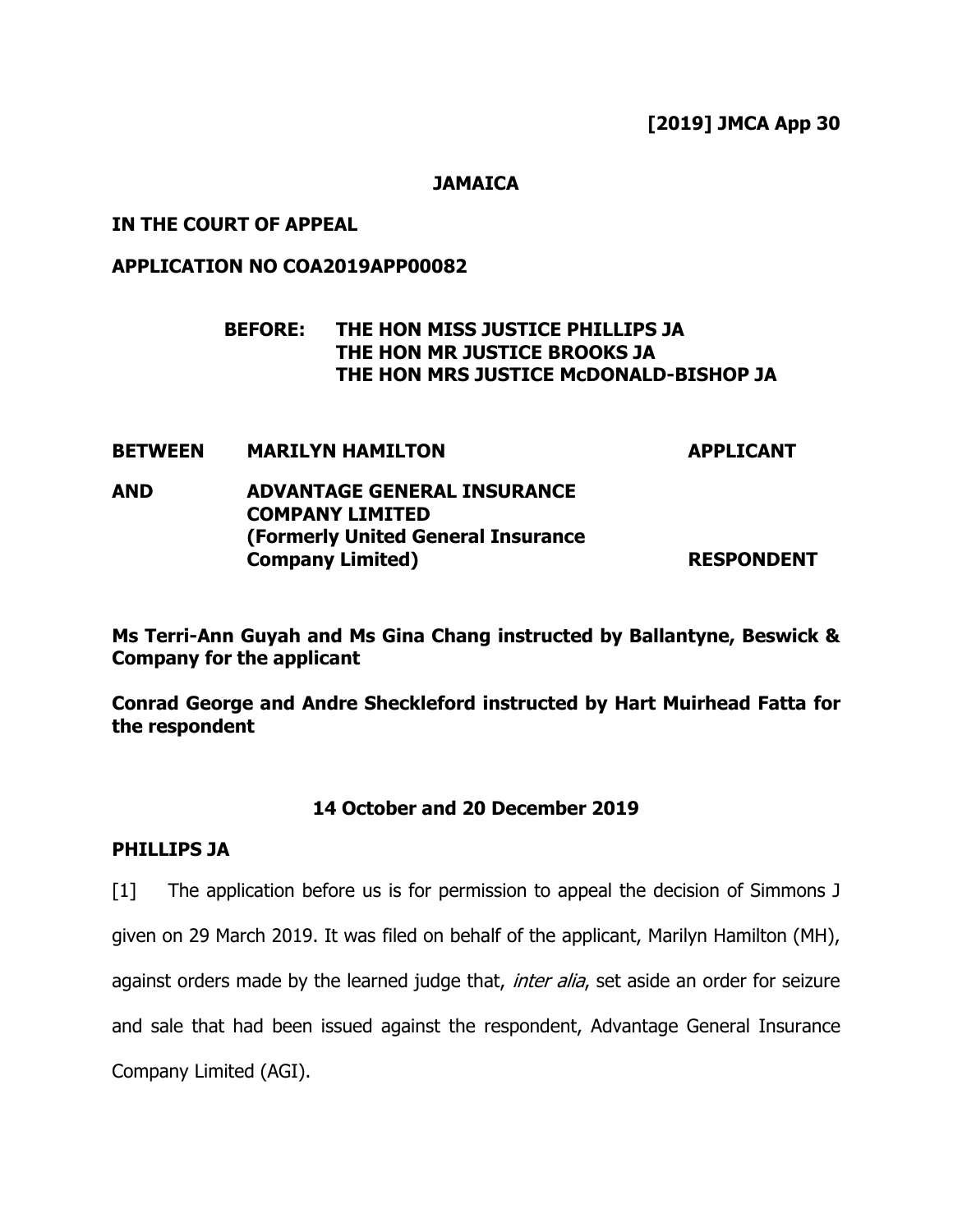### **Background facts**

[2] The procedural background facts to this application are quite extraordinary, and in the main, have been taken from the chronology of relevant events filed by AGI, as this matter continues to sprout several offshoots of myriad hearings before the court. This particular application has its genesis in a bill of costs relating to two applications before the Court of Appeal, namely application nos 143 and 144/2017, filed by MH to strike out AGI's appeal due to non-compliance with the rules and several directions from this court. The court granted AGI some reprieve but ordered costs to MH. MH filed and served her bill of costs on 8 February 2018. As no points of dispute, which ought to have been filed by 8 March 2018, had been filed, MH sought, obtained and served a default costs certificate (the certificate) in the amount of \$11,484,070.00 on 12 March 2018.

[3] On 12 March 2018, the attorneys-at-law representing MH, Ballantyne Beswick & Company (BB&Co), wrote a letter to the attorneys-at-law representing AGI, Hart Muirhead Fatta (HMF), informing them that they had, on that day, served the original default costs certificate which they had obtained in the matter that same day. In BB&Co's letter to HMF, BB&Co also reminded them that pursuant to rule 65.12 of the Civil Procedure Rules 2002 (CPR), a party must comply with the order for the payment of costs within 14 days of the date of the certificate, and as a consequence thereof, BB&Co provided their banking details.

[4] AGI filed an application to set aside the default costs certificate on 13 March 2018. In that application, they also sought an extension of time to file points of dispute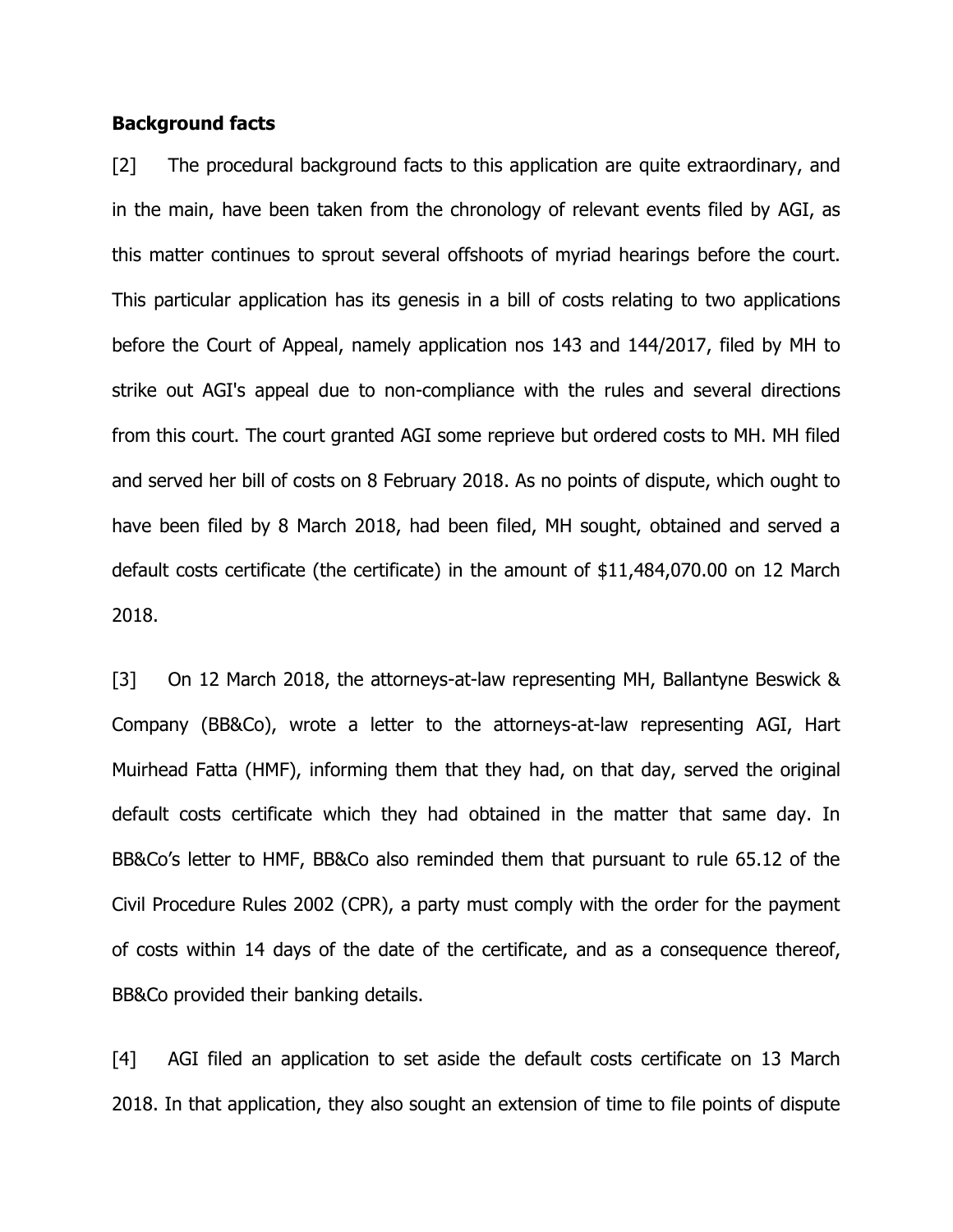to the bill of costs filed on 8 February 2018. The grounds relied on were, in essence, that: (i) the application was being made pursuant to rule 2.11 of the Court of Appeal Rules (CAR) and rule 65.22 of the CPR; (ii) there was a serious dispute as to the costs claimed, and so there was a realistic prospect of successfully disputing the bill of costs; (iii) the failure to file the points of dispute was said to be unintentional, and the default in doing so could be readily remedied within a reasonable time; and (iv) MH would not have suffered any prejudice as the date for taxation would not normally have been fixed by then.

[5] The affidavit of Andre Sheckleford in support of the application, sworn to on 13 March 2018, deponed to the matters set out in the grounds of the application. He exhibited the proposed points of dispute. He maintained that the costs had been ordered in respect of an application with no complexity as it related to the non-filing of skeleton submissions. He said that the proposed points of dispute, if accepted, would reduce the amount certified in the default costs certificate from \$11,484,070.00 to \$475,230.00. The challenge to the costs, he stated, was to the rates claimed by the BB&Co, the hours stated for certain tasks, and the involvement of senior counsel in matters which should not ordinarily have involved senior counsel, such as the preparation of indices to bundles.

[6] On 13 March 2018, the registrar of the Supreme Court signed an order for seizure and sale on the basis of the default costs certificate in the sum of \$11,484,070.00 with interest accruing at a rate of \$1,887.79 per day. The order stated that it appeared to the satisfaction of the court that the said default costs certificate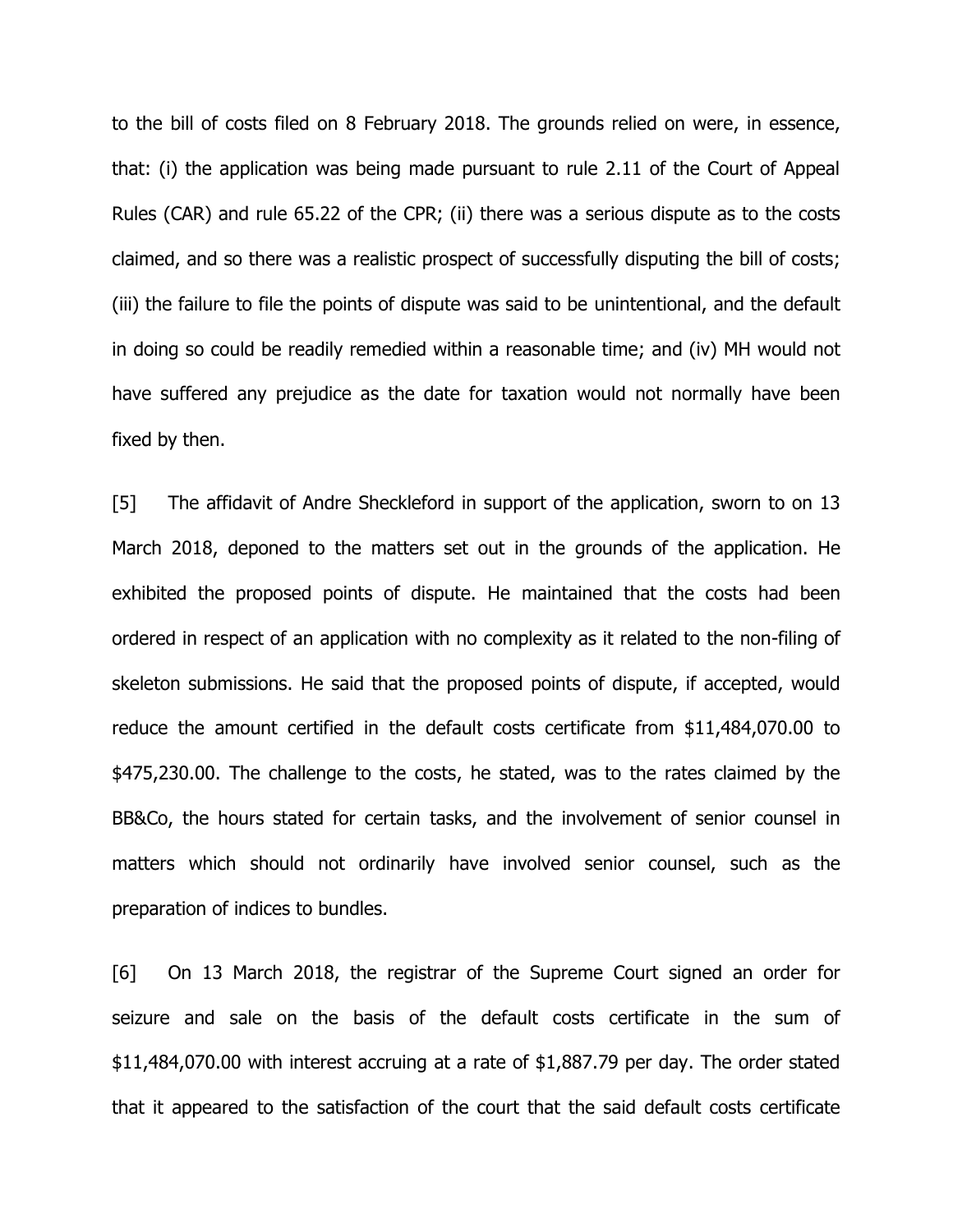remained wholly unsatisfied. The bailiff was therefore ordered to "seize and sell such of the goods and chattels of [AGI]" for execution, the proceeds of which could be used in satisfaction of the said certificate.

[7] On 13 March 2018, AGI also filed an application for stay of execution of the default costs certificate until the determination of the hearing to set aside the said certificate. The grounds were similar to the earlier application to set aside the certificate, namely, that there was a realistic prospect of successfully disputing the bill of costs, and that there was a great risk of injustice to AGI in facing a bill of costs, which contained such a "perversely high quantum, given the nature of the application to which the costs relates".

[8] Mr Sheckleford also swore to an affidavit on 13 March 2018 in support of this application to stay the order for seizure and sale. He stated that the application was filed as it sought emergency relief. He referred to rule 65.12 of the CPR, which states that an applicant is required to comply with an order to pay costs within 14 days of the relevant certificate being issued, and on that basis contended that BB&Co would be empowered to enforce the costs award in 13 days hence. He stated further that the quantum suggested by the proposed points of dispute represented 4% of the significant amount claimed in the default costs certificate and so, with such an exorbitant amount in the bill of costs, the risk of injustice to AGI was high. He therefore prayed for urgent relief.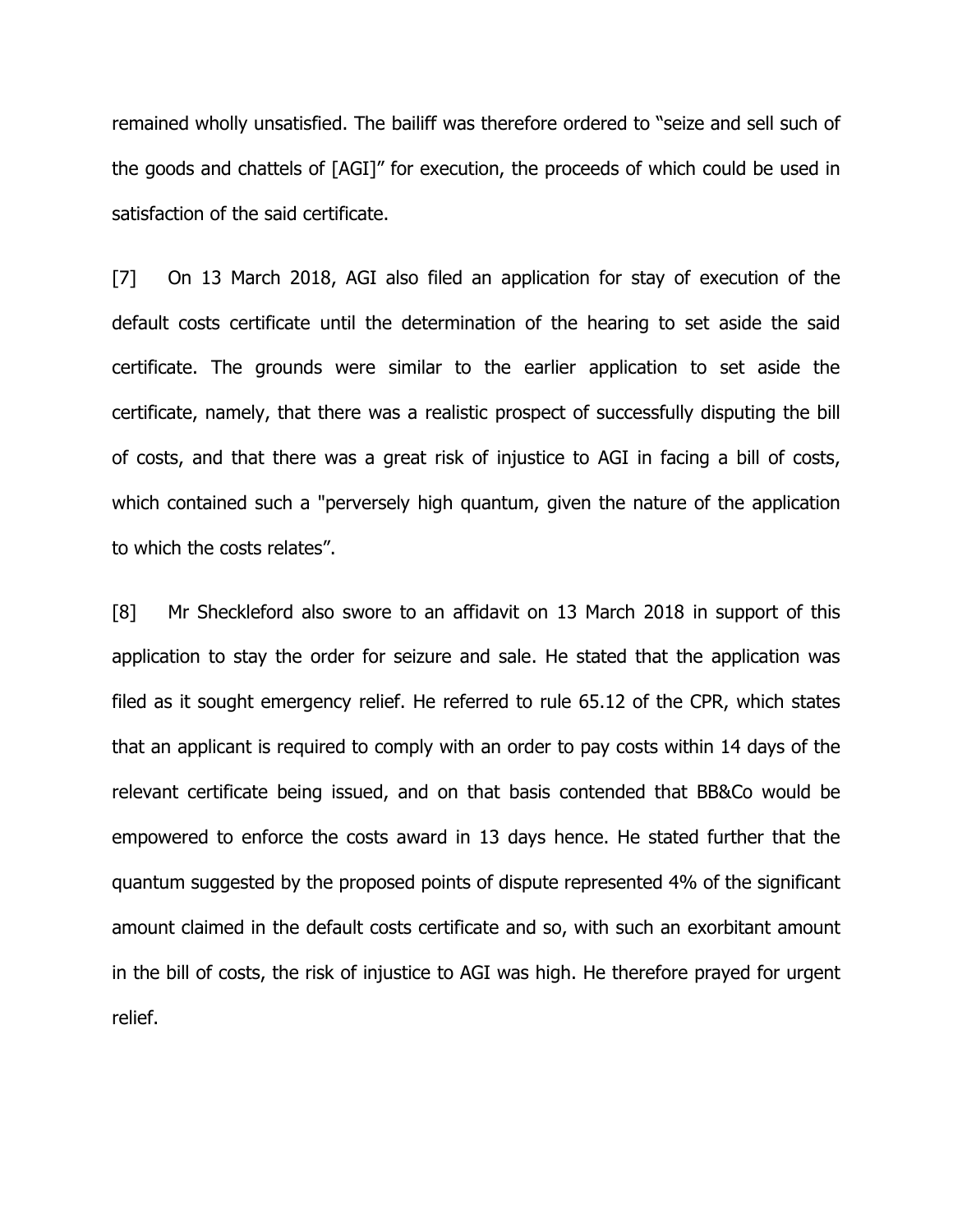[9] On 15 March 2018, HMF filed a notice of appeal to a judge of the Supreme Court, in chambers, against the decision of the acting registrar, which was contained in the order for seizure and sale of AGI's goods dated 13 March 2018. AGI challenged the order for seizure and sale on two bases, firstly, that the learned acting registrar had erred in finding that the order could be made on a default costs certificate, which was not pursuant to basic costs, or concomitant with the execution of a money judgment from the court, and secondly, that she had also erred in finding that a default costs certificate may be enforced by coercive means before the expiration of 14 days from the service of the said default costs certificate. AGI sought an order that the order of the acting registrar be reversed.

[10] Mr Sheckleford swore to a further affidavit on 15 March 2018 in support of the applications referred to previously. He attempted to explain why the points of dispute had not been filed in time, which resulted in the issuance of the default costs certificate. He stated that the bill of costs had not come to the attention of HMF until receipt of MH's default costs certificate. He pointed out that AGI had then filed the applications to set aside and to stay the default costs certificate. He complained that despite the applications and the letter sent by BB&Co, which in his view, had intimated that no steps would have been taken by BB&Co for 14 days, they had, nonetheless, proceeded to extract the order for seizure and sale. Consequently, AGI felt constrained to file a notice of appeal of that order, and had done so timeously. He indicated that he was relying on rules 46.4, 65.12 and 65.22 of the CPR to support the applications that had been filed on behalf of AGI.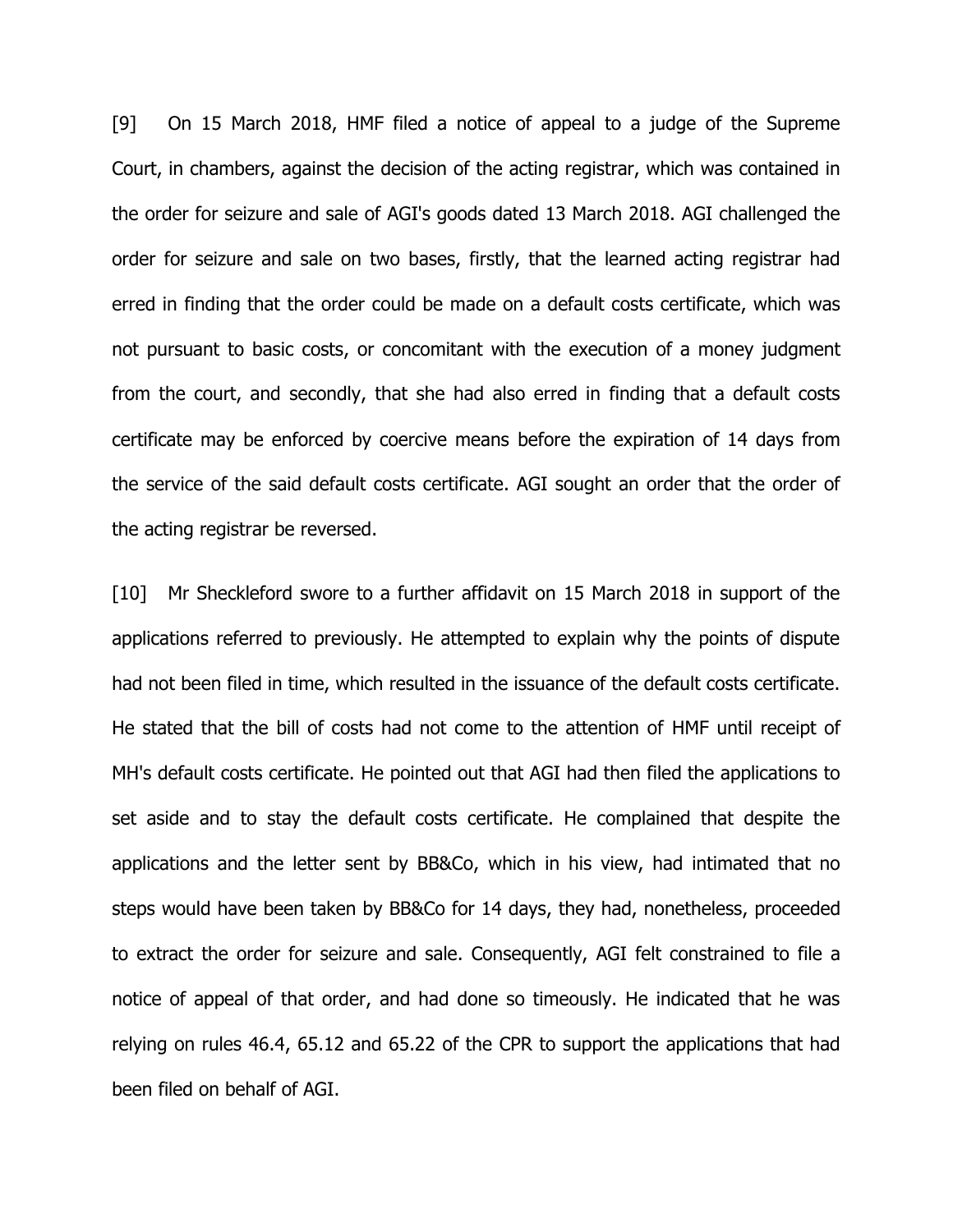[11] Mrs Angel Beswick-Reid, an associate at BB&Co, responded to Mr Sheckleford's affidavit, in a supplemental affidavit filed 20 March 2018. She stated that she was relying on section 51 of the Judicature (Supreme Court) Act (JSCA) which states that an order for costs is a money judgment and can be enforced accordingly. She further relied on rules 45.2(a), 64.2(3) 43.1(2) and 43.4 of the CPR to state that MH had utilised the correct procedures to enforce the order for costs. She further stated that the rules do not require that the enforcement of the default costs certificate must wait until 14 days after its issue. She indicated that the prejudice to MH was greater than that to AGI as BB&Co was in possession of an order for seizure and sale, and the bailiff had already been directed to seize AGI's goods. Mrs Beswick-Reid also deponed that MH opposed the stay of execution as the order had not only been delivered to the bailiff, but had already been partially executed, and so there was no realistic prospect of successfully disputing the bill of costs. She also stated that the deputy registrar had already refused to set aside the default costs certificate, holding that it had been validly granted, and that AGI had been advised of this position taken by the deputy registrar.

[12] Mrs Beswick-Reid insisted that there was no possible appeal, as no points of dispute had been filed, and so the only option open to AGI was to have that application renewed before the full Court of Appeal, and the application has been filed in the Court of Appeal. However, she maintained that AGI was unlikely to meet the test for having the default costs certificate set aside. She said that given the history of the litigation, the court, in all the circumstances, should be hesitant to stay the order for seizure and sale, it having been validly obtained. She referred to the recalcitrant manner in which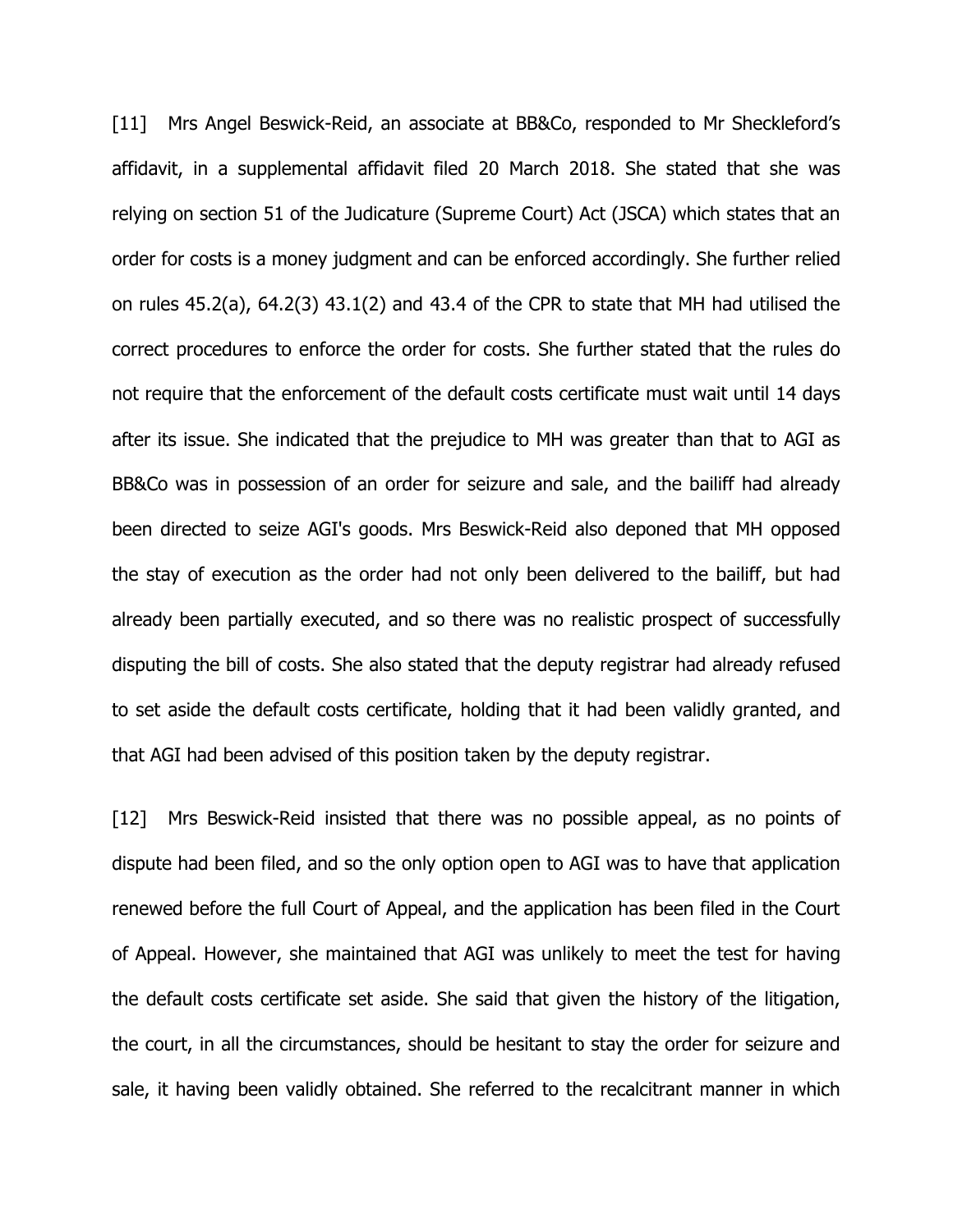HMF had been conducting this particular litigation between the parties, over a protracted period, in flagrant disobedience of the rules and orders of the court. She urged the court not to give AGI any further indulgence, as this had been occasioning continued injustice to MH. She noted that HMF had not indicated any willingness on the part of AGI to pay any sums at all toward the settlement of the bill of costs.

[13] On 15 March 2018, HMF's ex parte application for a stay of execution of the order for seizure and sale was heard in the commercial division of the Supreme Court and granted by Batts J until an inter partes hearing could take place. This hearing was scheduled for the following day and service was ordered to be effected on BB&Co.

[14] On 16 March 2018, at the inter partes hearing of the application for stay of the order for seizure and sale, Batts J adjourned the hearing of the application until 20 March 2018, at 2:00 pm, and extended the stay of execution granted on 15 March 2018.

[15] On 20 March 2018, the hearing of the application was adjourned until 25 April 2018, and the stay of execution was further extended on condition that AGI paid into court, on or before 6 April 2018, the amount of \$1,600,000.00. That amount was stated to be without reference to any amount claimed or to be assessed as costs in the matter. Other procedural orders were also made.

[16] Batts J heard the application fully on 14 May 2018, and extended the stay of the order of seizure and sale until the determination of the appeal against the grant of the order.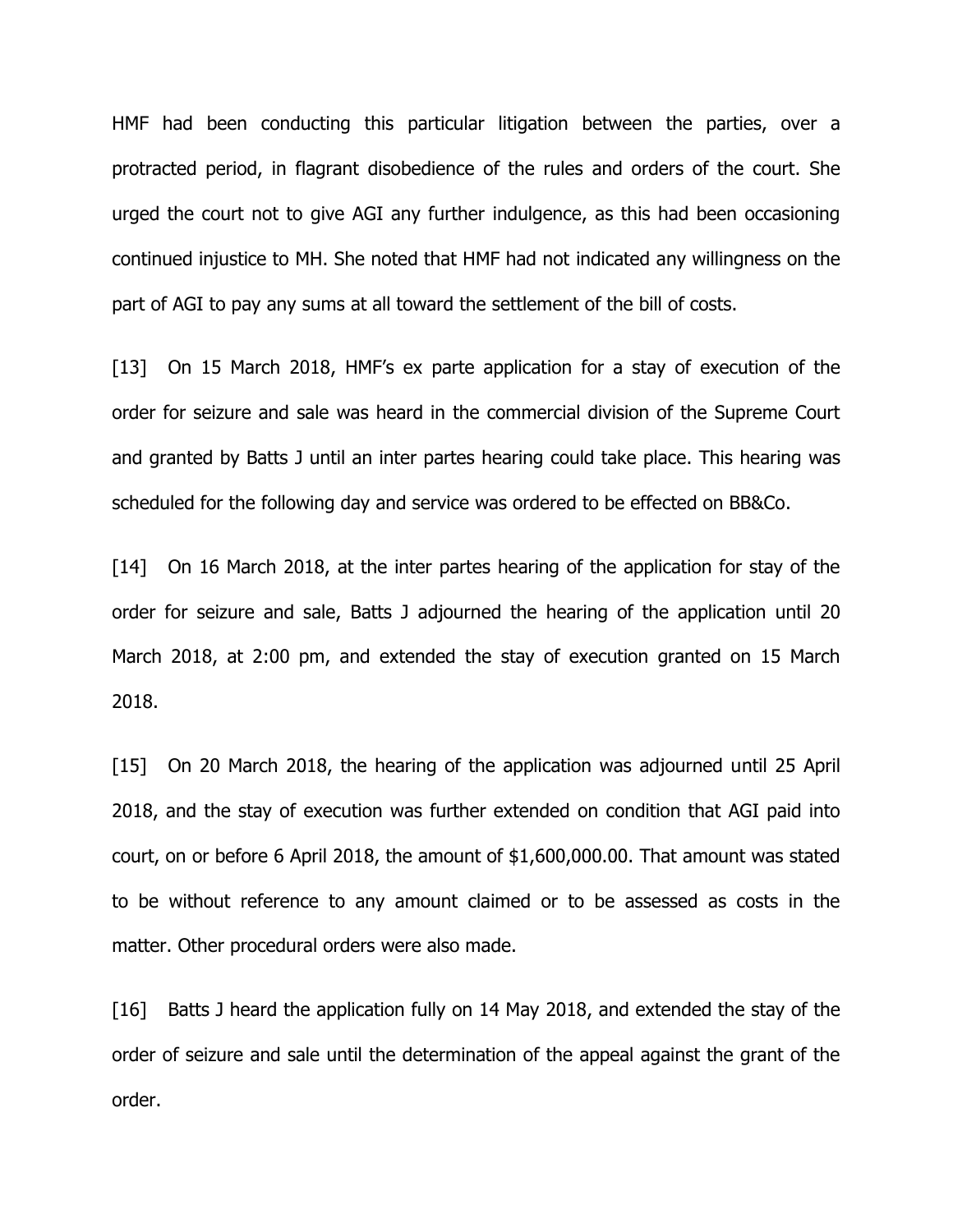[17] On 25 July 2018, Pusey JA (Ag) granted a stay of execution of the default costs certificate until the determination of the application to set aside the said certificate. That stay of execution remains in place. The application has since been heard by this court and a decision is pending.

[18] On 29 March 2019, the appeal against the decision to grant the order for seizure and sale was determined by Simmons J, wherein she made the following orders:

- "(1) The Order for Seizure and Sale is set aside.
- (2) Costs are awarded to [AGI], such costs to be taxed if not agreed.
- (3) Application for special costs certificate is refused.
- (4) Leave to appeal is refused."

# **The decision of Simmons J**

[19] Simmons J, after setting out a short summary of the background facts already detailed above, and having examined the documentation before her, made it clear in her reasons for judgment that there were three issues which had arisen for the court's consideration. She set them out thus:

- "(i) Whether the Default Costs Certificate could be enforced by an Order for Seizure and Sale unless associated with a money judgment;
- (ii) Whether an Order for Seizure and Sale can be issued before the expiration of fourteen (14) days after the issue of the Default Costs Certificate by the Registrar; and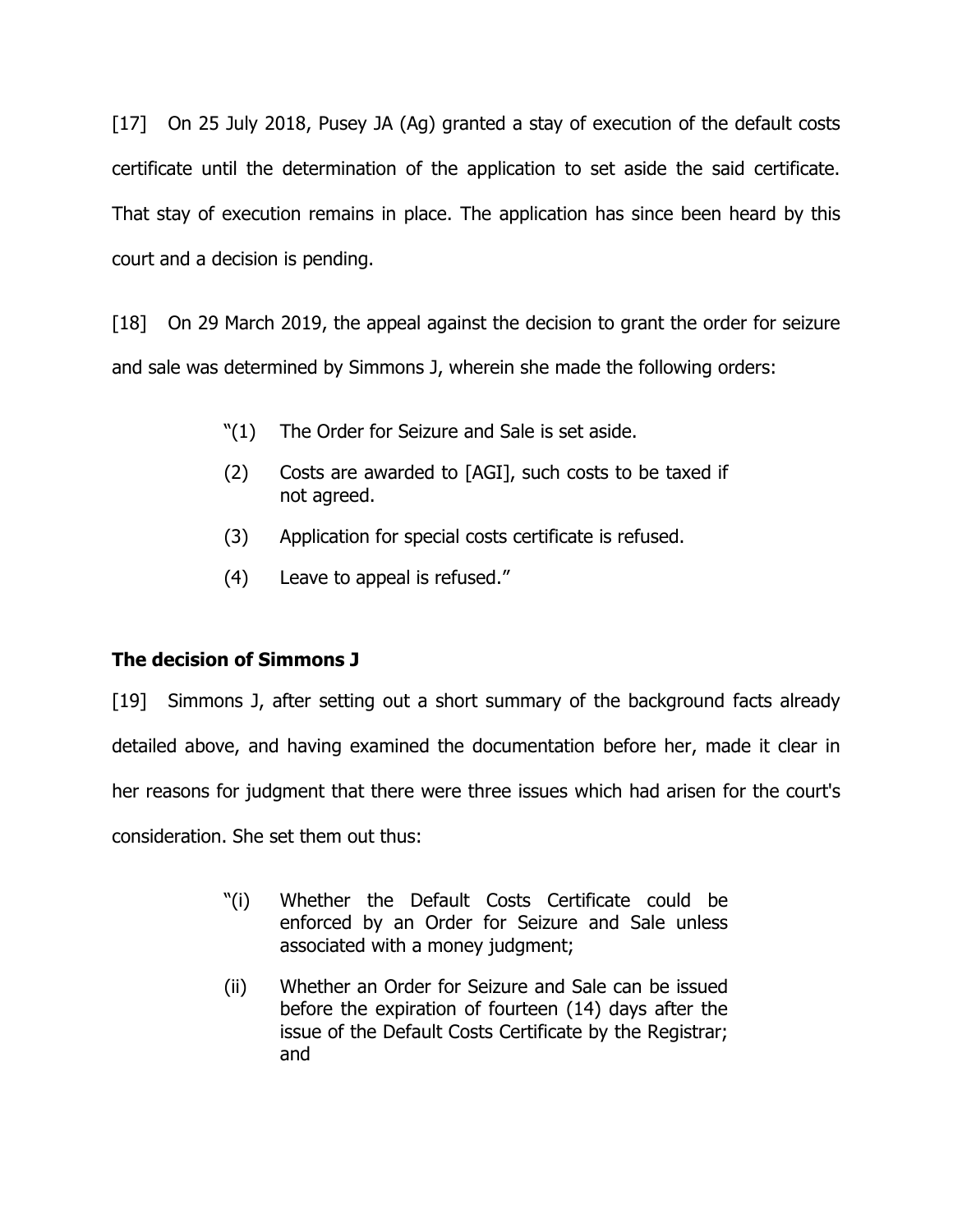(iii) Whether the Order for Seizure and Sale can be set aside after its execution."

[20] The learned judge analysed AGI's submissions in respect of issue (1). She also referenced counsel for MH's submissions, in reliance on rule 64.2(3) of the CPR, which refers to rule 45.2, that costs may be enforced on a writ of execution. In her analysis of this issue, she referred to Part 62 of the CPR, which governs the procedure for appealing the registrar's decision to a judge of appeal, and specifically referenced rules 62.9(1) and 62.8, stating that the appeal is by way of a rehearing. She then set out the powers given to the judge in that rehearing, and confirmed that AGI had complied with the procedure. When the learned judge examined the relevant provisions in the JSCA, the rules of the CPR, and the relevant authorities, namely, **Marilyn Hamilton v United General Insurance Company Ltd** [2018] JMCC Comm 21; **Branch Developments Limited t/a Iberostar Rose Hall Beach Hotel v The Bank of Nova Scotia Jamaica Limited** [2014] JMSC Civ 40; and **Hunt v RM Douglas (Roofing) Ltd** [1990] 1 AC 398, she concluded that the default costs certificate may be enforced by an order for seizure and sale.

[21] In relation to issue 2, Simmons J referenced the competing contentions with regard to whether the order for seizure and sale had been made prematurely. Having analysed the submissions and several rules of the CPR, she concluded that the order for seizure and sale had been issued before the expiration of the time for compliance. She referred to the dicta of Willes J in **Cruickshank v Moss** [1861-73] All ER Rep Ext 1558 and that of Bramwell B in **Smith v Smith** (1874 LR 9 Exch 121, and stated that: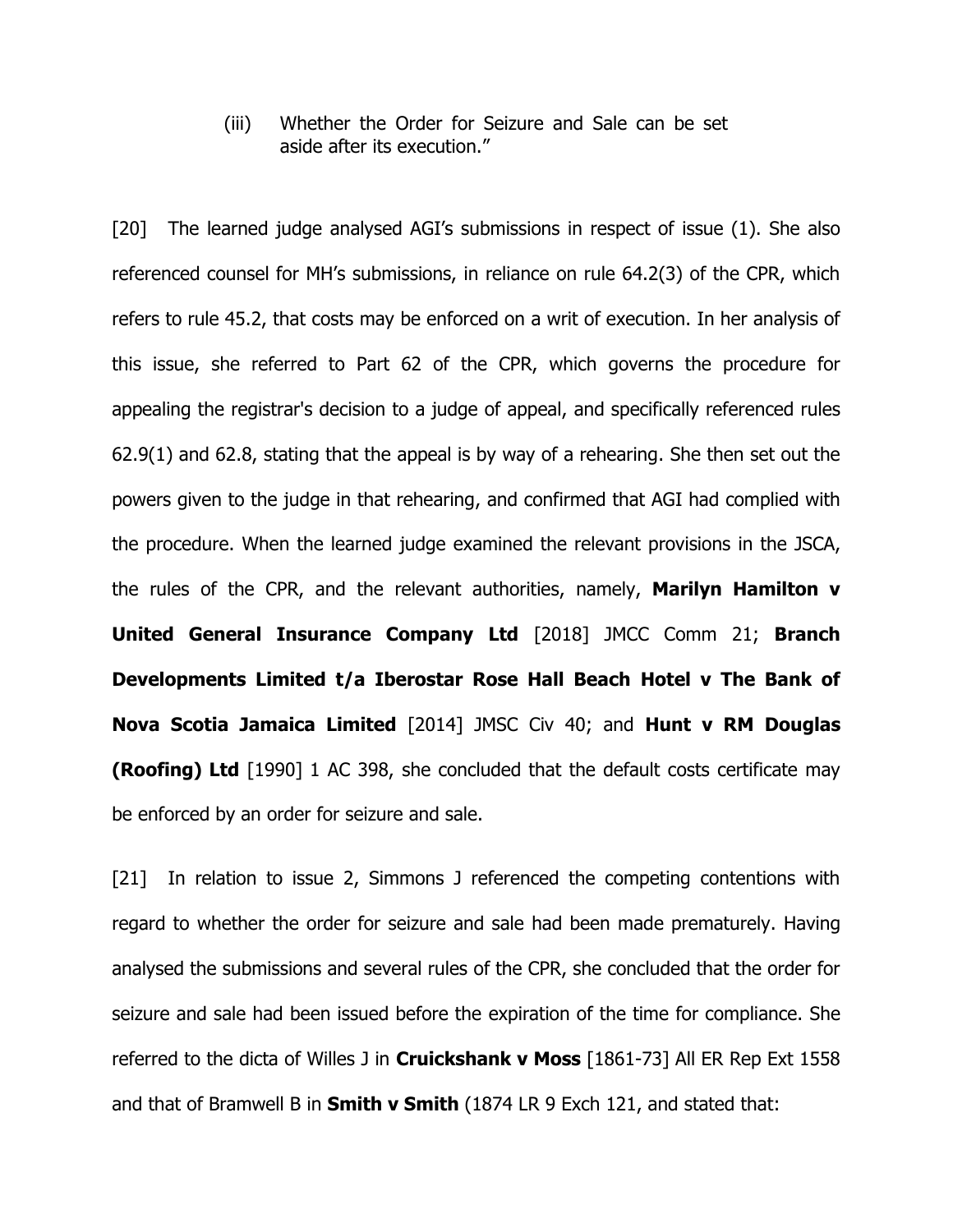- "[35] In our jurisdiction, the receiving party in my opinion is required to wait until the fourteen (14) days have elapsed before attempting to enforce the order for payment in the default costs certificate. Rule 65.12 of the **CPR** is mandatory. In the event that the paying party does not comply, he or she will have to face the proverbial music.
- [36] In the circumstances, I agree with counsel for [AGI] that the issue of the Order for Seizure and sale was premature."

[22] With regard to issue (3), as to whether the seizure and sale can be set aside after execution, the learned judge referred to the ratio decidendi in **Henzel Clarke v David Vincent** [2013] JMSC Civ 15. In that case, George J had ordered the return of a boat which had been seized using an expired order for seizure and sale. Simmons J stated that the fact that the order for seizure and sale had been issued prematurely could not be ignored. She found that where the execution of the order was irregular due to non-compliance with the CPR, the order of seizure and sale could be set aside. She commented, however, that non-compliance did not nullify the proceedings as, in certain circumstances, rule 26.9 of the CPR permitted her to put matters right. She mentioned the fact that when Batts J ordered the stay on 14 May 2018, he had done so on condition of the payment of \$1,600,000.00 into court. That had been done. She thereafter made the orders as stated at paragraph [8] herein.

### **The appeal**

[23] Permission to appeal having been sought before Simmons J below and refused, MH, as indicated, sought permission to appeal that decision to this court. The grounds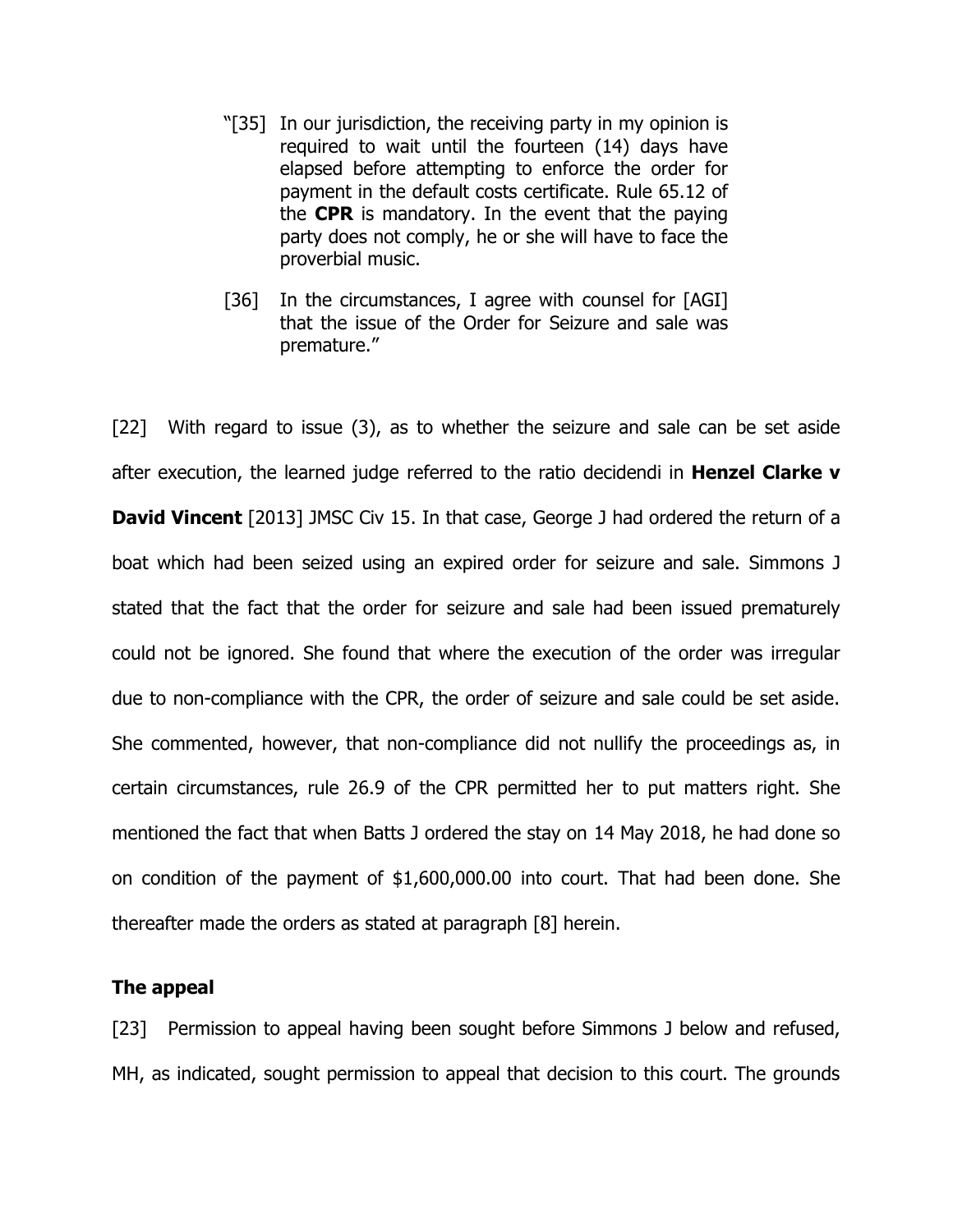of her application are that, *inter alia*: (i) pursuant to rule 42.8 of the CPR, the order could have been immediately enforced despite the period given to the paying party under rule 65.12; (ii) having accepted evidence that the relevant payment information was provided to AGI, the learned judge erred in finding that the order for seizure and sale was premature and improperly granted; and (iii) it was improper to set aside an order for seizure and sale that had already been enforced.

### **Submissions of BB&Co for MH**

[24] Counsel for MH, Ms Terri-Ann Guyah, submitted that the order made by Simmons J was an interlocutory one and required permission to appeal pursuant to section 11(1)(f) of the Judicature (Appellate Jurisdiction) Act (JAJA). But as permission to appeal was refused by Simmons J, pursuant to rule 1.8 of CAR, MH had proceeded to apply for permission from this court. Counsel said that MH was required to show that she had a real chance of success, and that had been interpreted to mean not a fanciful chance, but one that had a realistic prospect of success (see **Swain v Hillman and Another** [2001] 1 All ER 91, as approved by this court in **Duke St John-Paul Foote v University of Technology Jamaica (UTECH) and Another** [2015] JMCA App 27A). Counsel therefore endeavoured to demonstrate that the proposed appeal had merit.

[25] Counsel referred to the relevant rules as set out in the judgment of Simmons J submitting that she had erred in her interpretation of them. Additionally, counsel stated that reliance by the learned trial judge on the authorities of **Cruickshank v Moss** and **Smith v Smith** was also wrong, and she had misdirected herself. Counsel challenged the ruling that MH had to wait for 14 days before seeking to execute the judgment of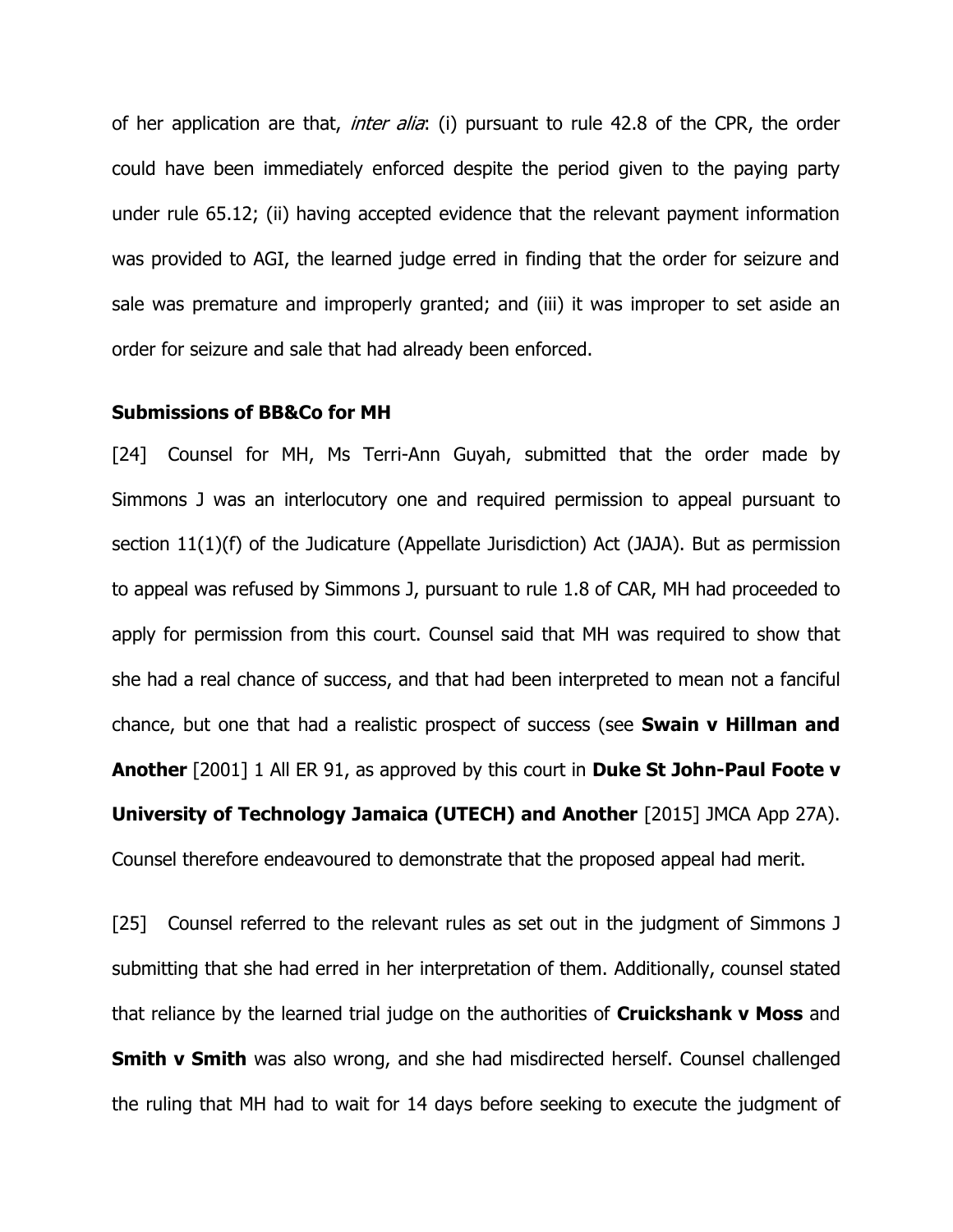the court. She said that the reliance placed on rule 65.12 was not sufficient grounds to prevent a judgment creditor from obtaining a writ of execution, and a registrar should not be stymied from issuing the writ before that period of time. Additionally, she relied on **Moulton v Kavana** Albany, October, 1839, a case from the Supreme Court of the United States of America, to support her proposition that if the framers of the Rules had intended that there should be a specific waiting period, they would have stated so specifically in that rule, or there would have been a rule dealing with that specifically.

[26] Ms Guyah also relied on the statement by Morrison JA (as he then was ) in **Calvin Green v Wynlee Trading Ltd** [2010] JMCA App 3, that the CPR did not appear to prescribe the time within which an application for an enforcement order was to be made. He said that rule 65.12 of the CPR could just be giving the judgment debtor a 14 day grace period to pay.

[27] Counsel also referred to Simmons J's reliance on **Henzel Clarke v David Vincent** and submitted, in support of the statement made by George J in paragraph [18] of that case, that once the writ and warrant of execution had been levied, the judgment debtor is divested of control of the seized chattel, as control passes to the bailiff. That confirmed, for counsel, that the seizure of the goods and the undergirding writ could only be set aside if found to be unlawful. She also pointed out that in that case, the writ had expired, unlike in the instant case, where there was no such defect, either in the order for seizure and sale, and/or the default costs certificate.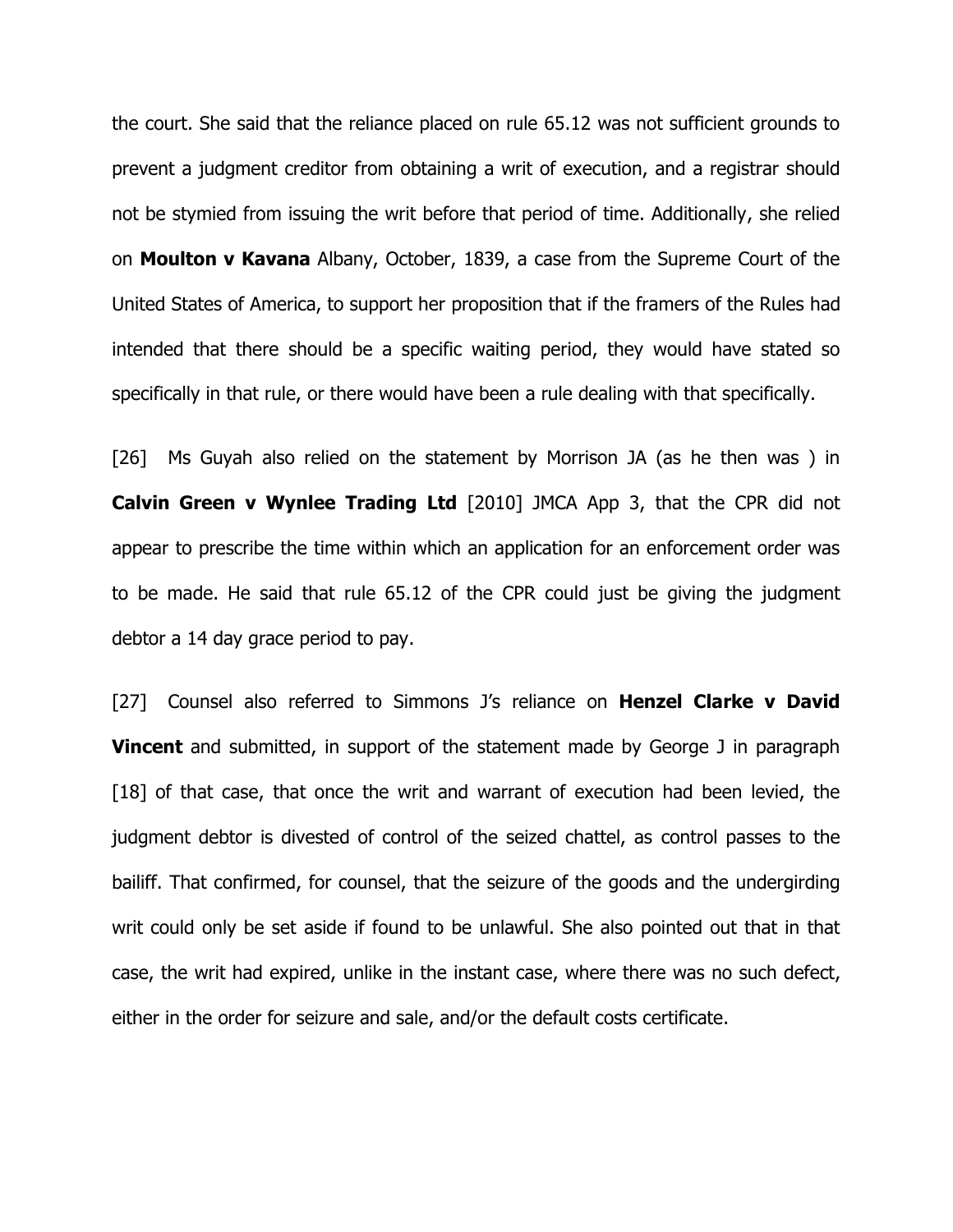[28] Counsel also submitted that there was no provision in the rules to set aside an order for seizure and sale and/or a writ of execution. In fact, she argued that Part 47 envisages suspension of the writ but not otherwise. Counsel accepted that there are provisions for appeal against the decisions of the registrar (see Part 62 and rule 65.26 of the CPR), but contended that the use of any other procedure would be an incorrect procedure, and Simmons J, therefore, ought not to have acted on it.

[29] On those grounds, counsel submitted "that the appeal had a good chance of success", and in all the circumstances the court ought to grant permission to appeal.

#### **Submissions of HMF on behalf of AGI**

[30] Counsel for AGI canvassed the chronology of relevant events filed by HMF and referred to herein. Counsel submitted that the arguments of BB&Co were inherently flawed. He submitted that it was for this court to decide whether MH had a reasonable prospect of success on appeal by examining three issues, namely: (i) whether coercive enforcement of the order for seizure and sale could commence before the expiration of 14 days after the issue of the certificate, given the wording of rule 65.12; (ii) whether, based on the letter of 13 March 2018, MH was further estopped from doing so; and (iii) whether the affidavit filed in support of the order, which did not make full and frank disclosure, could be effective.

[31] Counsel stated that on a strict interpretation of rule 65.12 of the CPR, the paying party has 14 days after an order specifying the quantum of costs within which to comply with the said order. The CPR, he submitted, places an obligation on the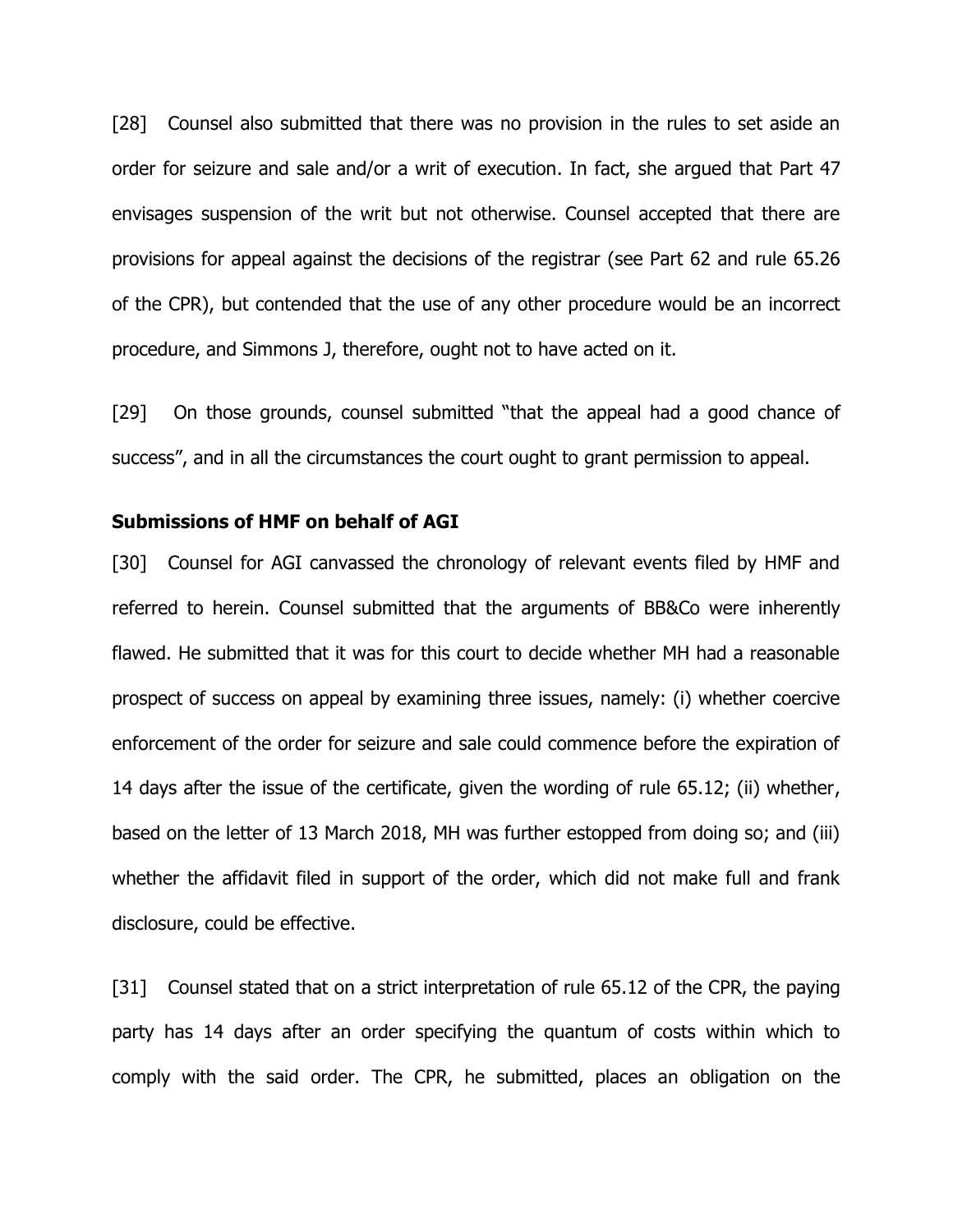receiving party not to cause any enforcement process to be utilised before the expiration of 14 days after such an order. Counsel argued that it could not be that the rules would give the debtor time to pay, and yet, at the same time, order immediate payment. If that were the case, he argued the rule giving time would then be otiose. Before promulgation of the CPR, he submitted, a reasonable time was expected to elapse from the issue of the certificate until execution (see **Perkins v The National Assurance and Investment Association** (1857) 157 ER 30; 2 H&N 72 and **Cruickshank v Moss**). Any attempt to coerce payment before a reasonable time had elapsed was considered irregular. This, counsel argued, was the common law standard (without interpreting the 14 day period given in the CPR). He therefore submitted that laying before the registrar for signature an order for seizure and sale, on the same day of the making of the order for a default costs certificate, was an abuse of the powers of the court.

[32] With specific reference to the grounds of appeal that rules 42.8 and 65.12 of the CPR should be read together, counsel stated that rule 65.12 is dealing specifically with the time for complying with an order for costs, whereas rule 42.8 has general application. He submitted that the principle "lex specialis derogat legi generali" was applicable; the specific provision would override the more general one.

[33] With regard to the proposed ground of appeal suggesting that the execution levy having commenced, the order for seizure and sale had been spent, and could not be interfered with, counsel submitted that that position was erroneous. He relied on the maxim, "ex turpi causa non oritur actio", which translated to mean that "from a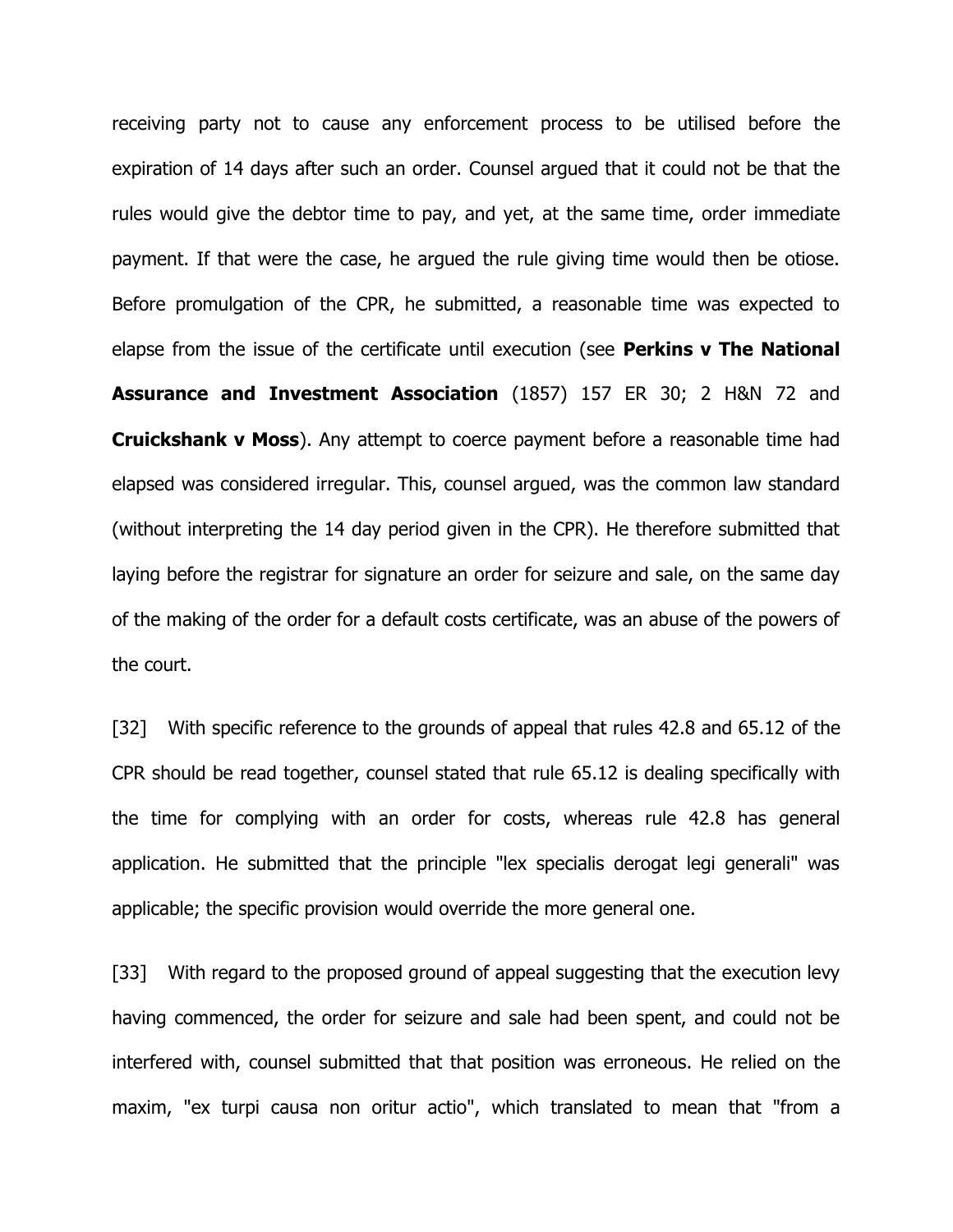dishonourable cause an action does not arise". So, the argument ran, as the original order was flawed, any order flowing there from would also be flawed.

[34] Counsel submitted that that once the order was found to be invalid, it could not be made to be valid. He submitted that as the order for the seizure and sale was invalid and ineffective, having been issued before the 14 day period had elapsed, it was proper to set aside the order made by Simmons J. It was clear, he said, that there was no realistic prospect of succeeding on appeal in respect of the learned judge's ruling.

[35] Counsel also argued that there was a failure to provide full and frank disclosure, on an ex parte application, as at the time of presentation of material to the registrar for the issue of the order of seizure and sale, neither the letter of 13 March 2018, nor the possible alternate interpretation of rule 65.12 was disclosed. Counsel referred to the decision of Sykes J (as he then was) in the case of **North American Holdings Company Ltd v Androcles Limited** [2015] JMSC Civ 151 at paragraph [4], the well known and oft-cited speech of Lord Denning in **Bank Mellat v Nikpour** [1985] FSR 87, and that of Lord Cozens-Hardy MR in **R v The General Commissioners for the Purposes of Income Tax Acts for the District of Kensington, Ex parte Princess Edmond de Polignac** [1917] 1 KB 486, for the principles relevant to the duty of disclosure in the hearing of applications in the absence of the opposing party.

[36] Counsel argued further that on the basis of the well known and accepted legal position, the letter of 13 March 2018 gave rise to an estoppel as: (i) it set out that MH knew and acknowledged the particular rule in the CPR; and (ii) MH had misled AGI to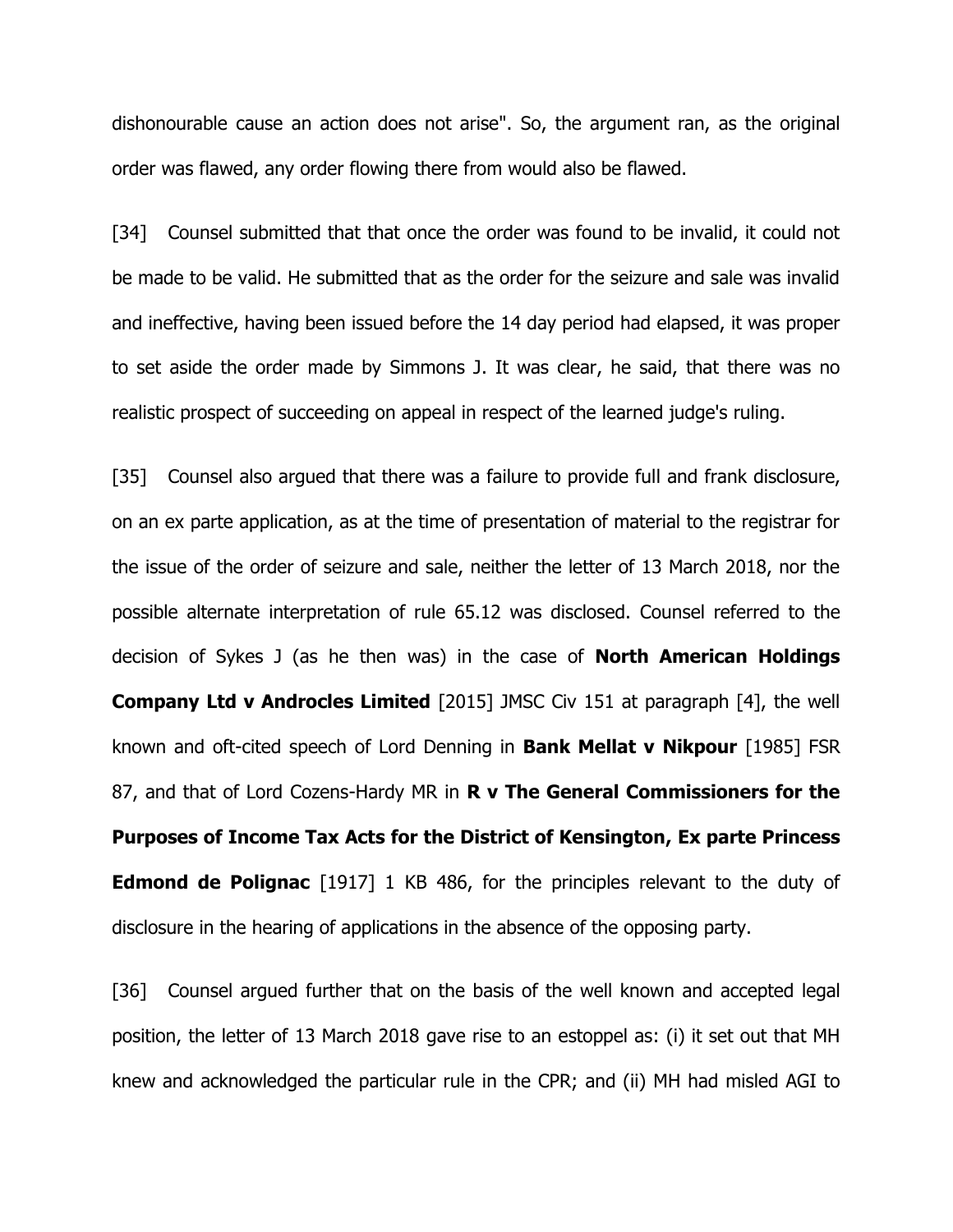believe that she would adhere to BB&Co's clear statement giving 14 days to pay. This, he stated, is evidenced by the understanding of AGI demonstrated through its attorneys, HMF, upon receipt of the letter, indicating by way of affidavit in support of the application for stay and urgency, that since MH had indicated the date of service of the default certificate, MH would be able to act in 13 days from the receipt of the certificate referred to in the letter. However, to the contrary, it was immediately after the said affidavit had been served on BB&Co that the bailiff had been directed to AGI's place of business for execution of the order for seizure and sale. This, counsel said, was a clear case of estoppel by representation. He conceded, however, that these submissions had not been argued before Simmons J.

[37] Counsel closed by asserting that MH's proposed appeal had no chance of success on appeal, and urged this court to dismiss the application with costs to AGI.

### **Discussion and analysis**

[38] The issue for determination in this application is whether, in the circumstances of the case, we should grant permission to appeal. I agree with counsel that the order setting aside a writ of seizure and sale is clearly an interlocutory order. It is also dealing with costs ordered while the substantive matter is still in train in this court. I also agree with counsel that pursuant to section  $11(1)(f)$  of JAJA, that order requires the permission of the court in order to appeal the same. Permission to appeal the same was refused in the court below, but was pursued pursuant to rule 1.8(7) of the CAR. It was filed within the requisite time period, 14 days of the order from which permission to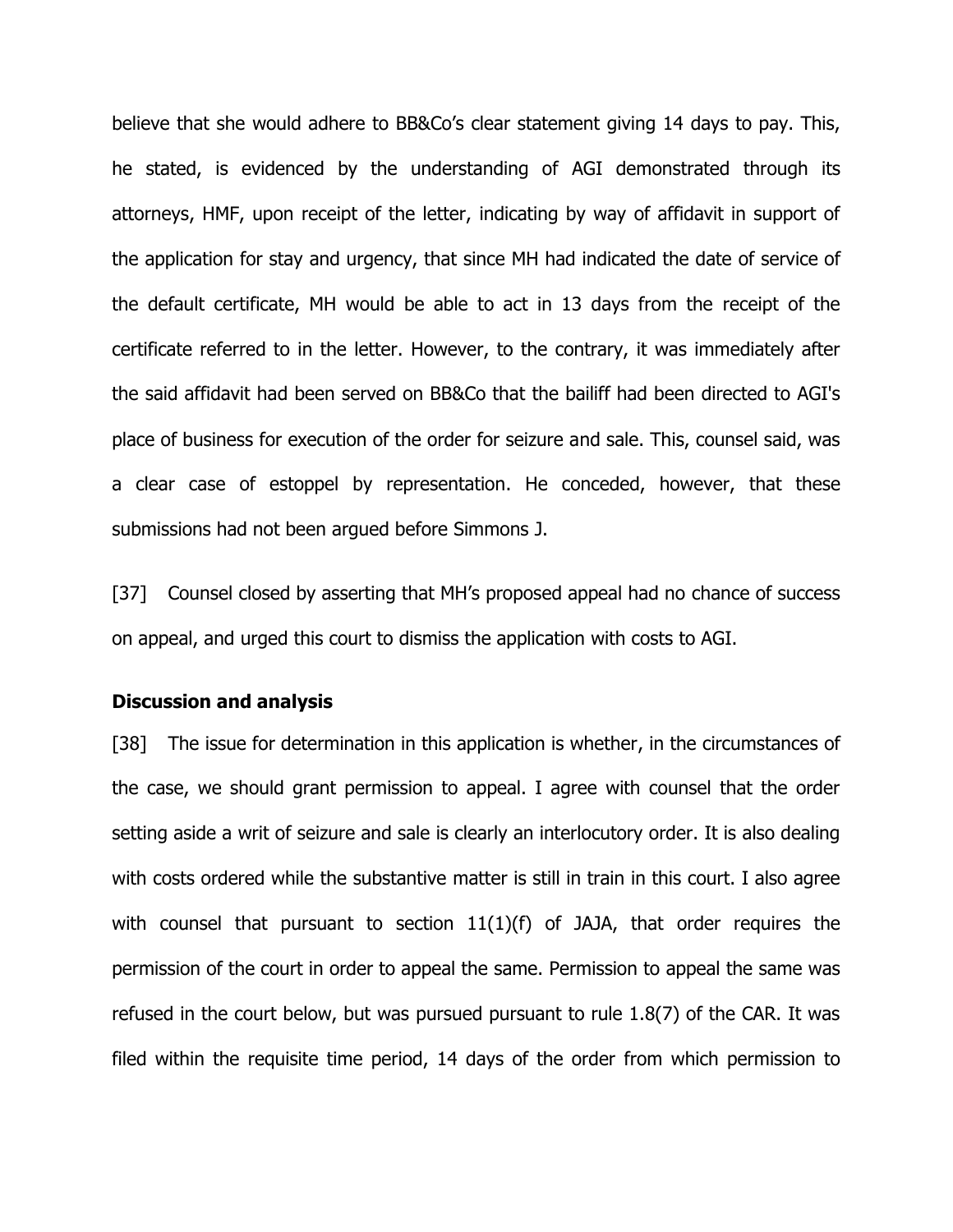appeal is being sought, viz, the order of Simmons J, which was given on 29 March 2019; and the application for permission to appeal was filed on 12 April 2019.

[39] The applicant, MH, is required to demonstrate that the appeal will have a real chance of success. The general rule is that permission will only be given if the court considers that to be so. There have been several cases from this court indicating that that means a realistic and not a fanciful chance of success (see **Swain v Hillman** and

## **Mechanical Services Company Limited v Clinton Ellis** [2015] JMCA App 20).

[40] It is of significance to emphasize that the court's role at this stage is to briefly consider whether there is any merit in the proposed appeal, which limits the discussion only to matters that are necessary to properly dispose of this application (see **Garbage Disposal and Sanitations Systems Ltd v Noel Green and others** [2017] JMCA App 2).

[41] It is clear to me that at the heart of this application is the true and proper interpretation of the JSCA, certain rules of the CPR, and the question of whether MH has demonstrated that the position taken by the learned judge, on the law, and her application of the law thereof to the material before her, was palpably wrong. This is the examination this court must conduct in order to ascertain whether there is any real chance of success on appeal.

[42] The learned trial judge apparently assessed the issues which required determination before her, and so I will treat with them accordingly when endeavouring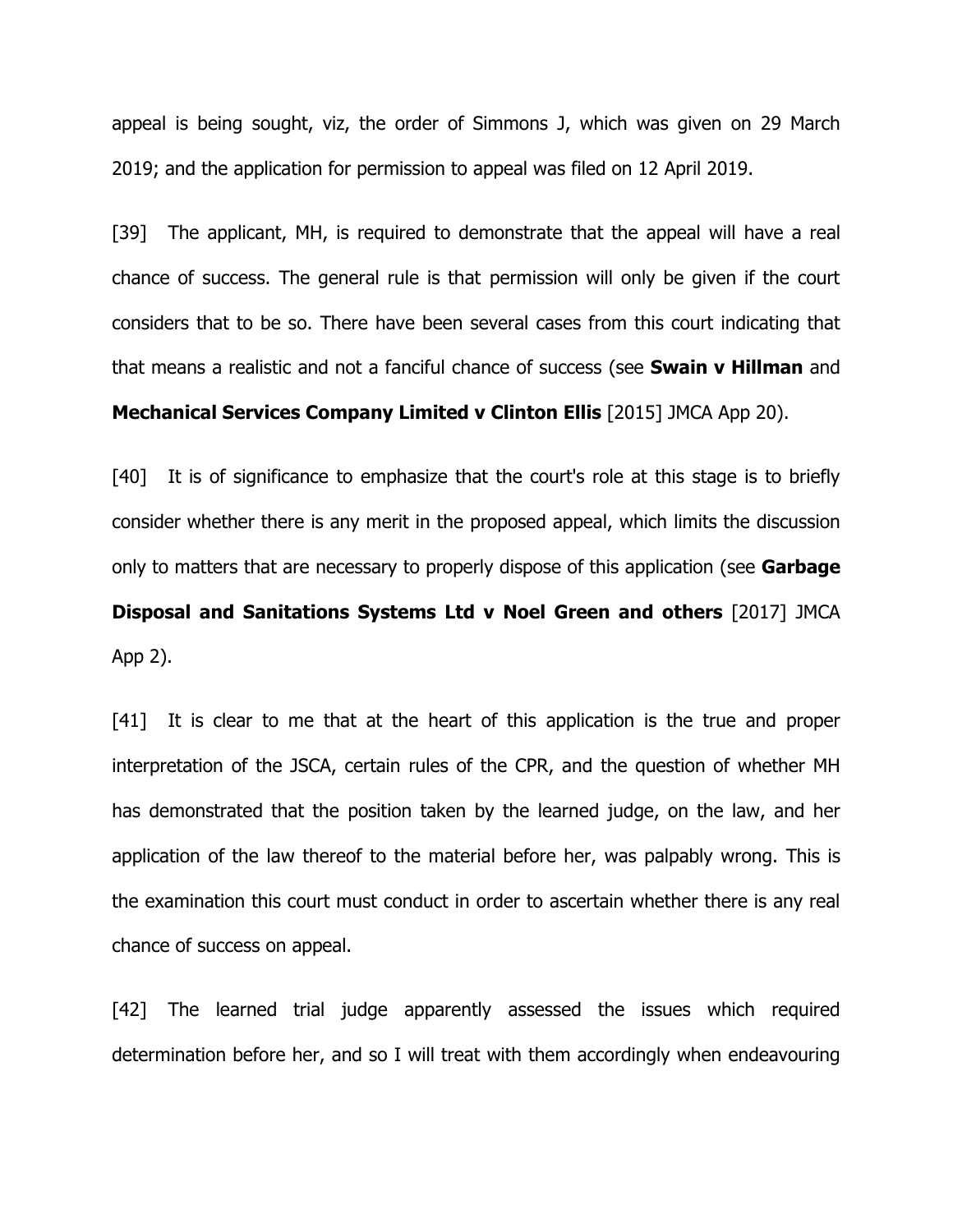to assess whether MH has demonstrated that she has a real chance of success on appeal.

[43] With regard to issue (1), namely, whether the default costs certificate can be enforced by an order for seizure and sale unless associated with a money judgment, that requires an examination of section 51 of the JSCA and rules 45.2, 46.4(1)(a) and 65.21 of the CPR .

[44] In respect of rule 65.21 of the CPR, MH obtained a default costs certificate pursuant to the rules. It contains the signature of the deputy registrar of the Court of Appeal.

[45] Section 51(1) and (2) of the JSCA, states as follows:

"(1) Every judgment debt shall in the Supreme Court carry interest at the rate of six per centum per annum or such other rate per annum as the Minister may by order from time to time prescribe in lieu thereof, from the time of entering up the judgment, until the same shall be satisfied, and such interest may be levied under a writ of execution on such judgment.

(2) In this section the expression 'judgment' shall include decree and order."

[46] Rule 43.2 reads:

"(1) The general rule is that, once a judgment or order has become enforceable, the court must issue an enforcement order if the judgment creditor files the appropriate form of request.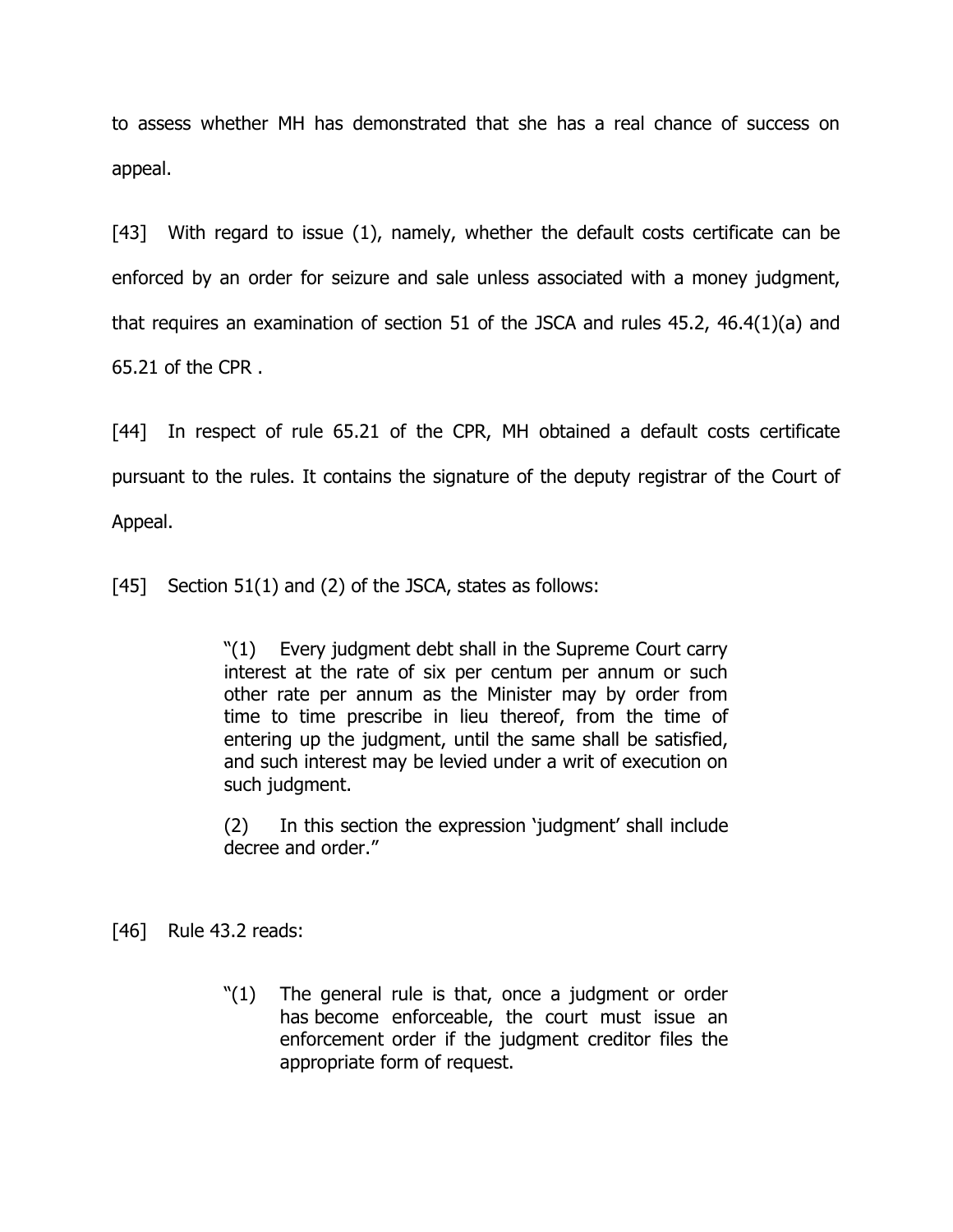- (2) Where any of these Rules requires permission to begin enforcement proceedings the judgment creditor must first obtain that permission.
- (3) The judgment creditor must produce with the request -
	- (a) the judgment or order which the judgment creditor seeks to enforce; and
	- (b) where required, the order giving permission to begin enforcement proceedings."

[47] Rule  $46.4(1)(a)$  states that:

"Any judgment creditor may recover on a writ of execution -

(a) the balance of any money judgment (including costs)."

[48] As indicated previously, Simmons J had referred to those relevant provisions, and concluded that although there was no definition of the term "money judgment" in rule 46 of the CPR, in her opinion, it was "beyond dispute that costs are a sum of money". She noted that rule  $46.4(1)(a)$  of the CPR permitted the enforcement of a "money" judgment" by way of a writ of execution. Additionally, she pointed out that rule 45.2 of the CPR states that an order for payment of money may be enforced by an order for sale. In fact, on this point, the learned judge made her ruling with clarity, and I think I should set out paragraphs [24] to [27] of her reasons which are without doubt, determinative of issue (1):

> "[24] An order for costs would therefore in my view, fall within the meaning of a '*money judgment*'. To my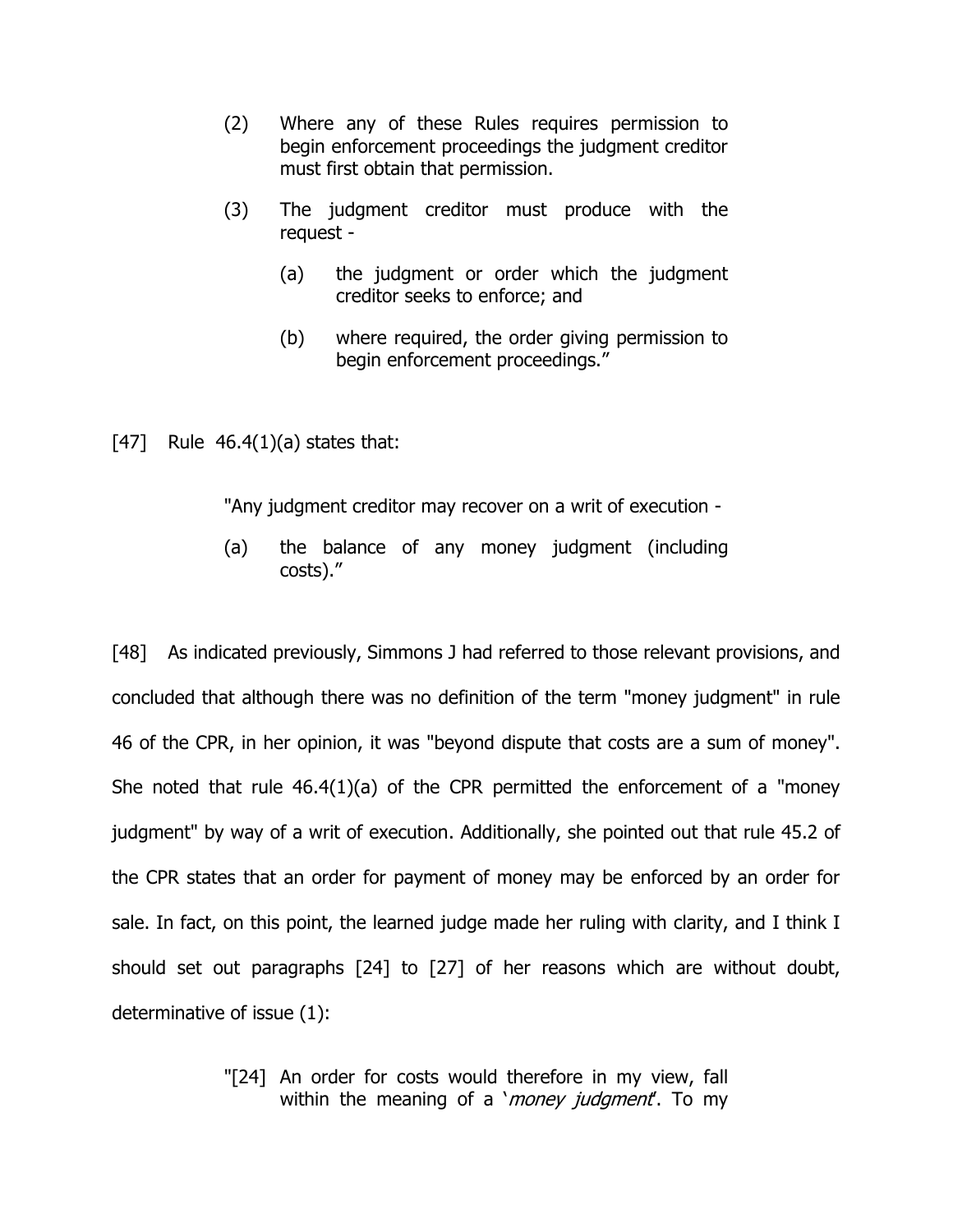mind, the purpose of the inclusion of the words '*including costs'* in rule 46.4(1)(a) of the CPR is to make it abundantly clear that an order for costs is included in the definition of a '*money judgment*'. Any other interpretation would be absurd and contrary to the overriding objective of dealing with cases fairly.

[25] In this regard, reference is made to the judgment of Batts J in **Marilyn Hamilton v United General Insurance Company Ltd** [2018] JMCC Comm 21 where in speaking to this issue, he said: -

> 'The rules are to be construed in accordance with the overriding objectives. These objectives are in no way advanced by a construction which bars enforcement by seizure and sale of a default costs certificate which is independent of a money judgment...

> It is apparent that the rule is indicating that a money judgment is to be seen as meaning a judgment for money as well as one for costs [paragraph 8]'.

[26] I have also found the judgment of McDonald-Bishop J (as she then was) in **Branch Developments Limited t/a Iberostar Rose-Hall Beach Hotel v The Bank of Nova Scotia Jamaica Limited** [2014] JMSC Civ 40, to be quite helpful. The learned judge said: -

> '[31] It is settled on good and accepted authority that an order for payment of costs to be taxed is a judgment debt within the meaning of section 51(1) of the Act. In **Hunt v R.M. Douglas (Roofing) Ltd** [1990] 1 AC 398, the House of Lords made it abundantly clear that a judgment for costs to be agreed or taxed is to be treated in the same way as judgment for damages to be assessed, where the amount ultimately ascertained is treated as if it was mentioned in the judgment, no further order being required. According to their Lordships, a judgment debt can be construed for the purpose of section 17 of the 1838 Judgment Act (UK) [our section 51 (1)]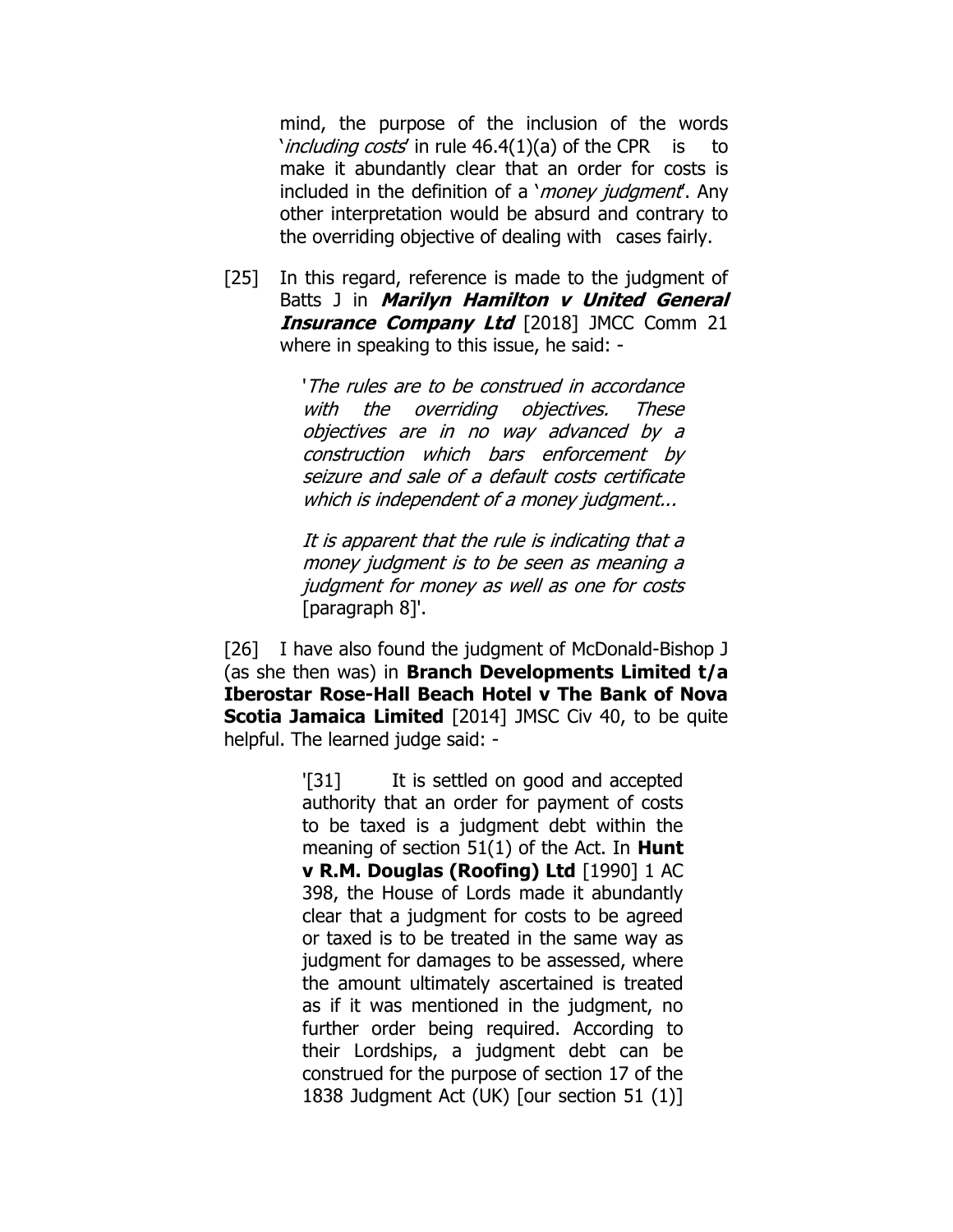as covering an order for the payment of costs to be taxed. It follows from this line of reasoning, therefore, that interest is payable on costs ultimately ascertained from date of judgment until payment.

[32] It means too that the award of costs to the defendant in this case, even without more, would have stood as a judgment debt to be satisfied by the claimant....'

[27] In **Hunt v R.M. Douglas (Roofing) Ltd** (supra), Lord Ackner stated the position in the following way: -

> "For the sake of completeness I should add that [counsel for the respondents] strongly argued that an order for payment of costs to be taxed cannot be a judgment debt within section 17 of the Act of 1838 because until taxation has been completed, there is no sum for which execution can be levied. This point appears to have been raised in the *Erven Warnink* case  $\lceil$  [1982] 3 All E.R. 312] and disposed of at the end of the judgment on the basis that the courts have accepted since its enactment, that section 17 does apply to such a judgment and accordingly the law has gone too far for that argument. I agree. This acceptance is because a judgment for costs to be taxed is to be treated in the same way as a judgment for damages to be assessed, where the amount ultimately ascertained is treated as if it was mentioned in the judgment - no further order being required. A judgment debt can therefore in my judgment be construed for the purpose of section 17, as covering an order for the payment of costs to be taxed."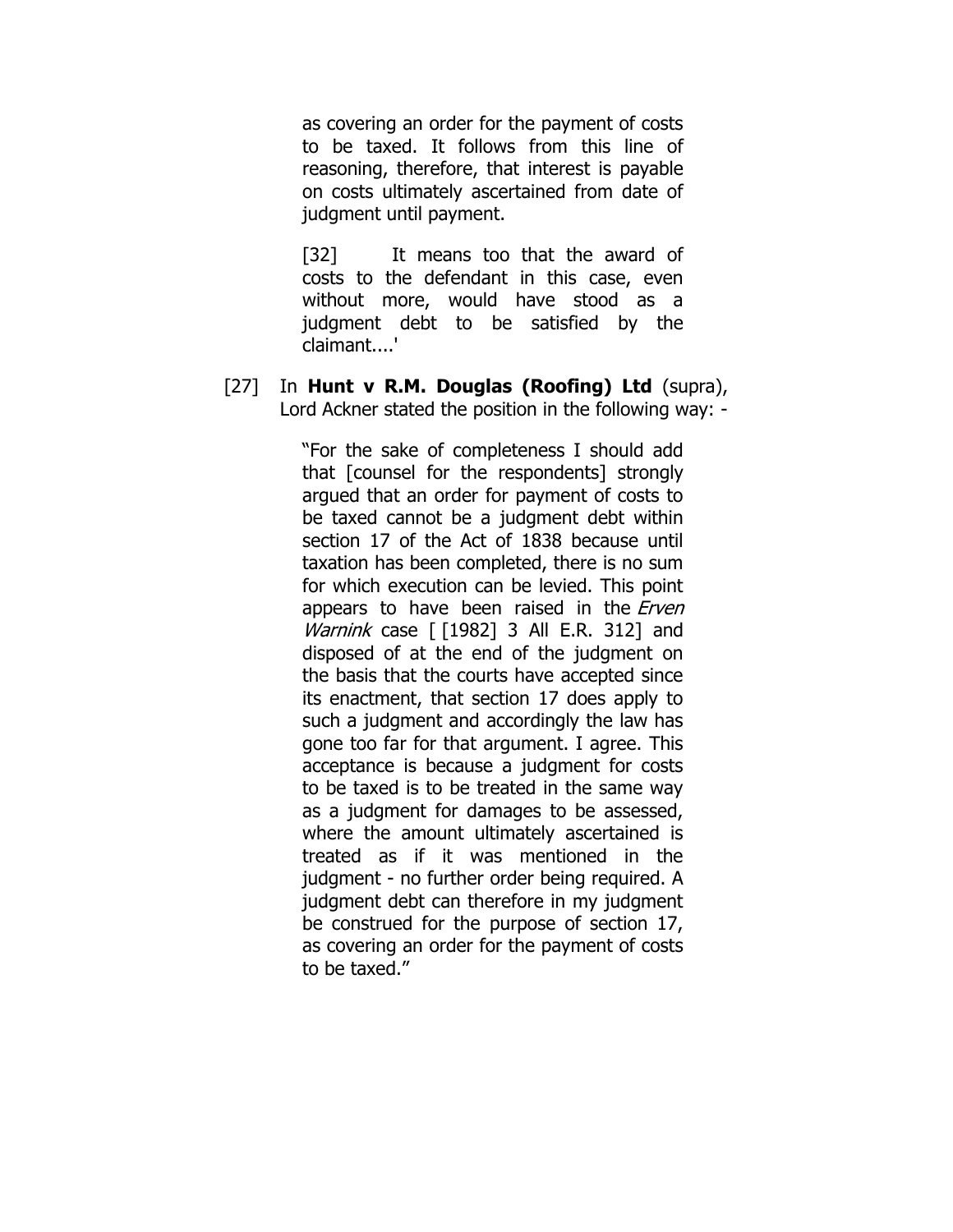[49] In paragraph [28] Simmons J ruled that, in all the circumstances, the default costs certificate may be enforced by an order for seizure and sale. There does not seem, in the light of the foregoing, that this ruling can be faulted.

[50] It is necessary therefore to examine issue (2), as to whether the order for seizure and sale can be issued before the expiration of 14 days after the issuance of the default costs certificate by the registrar.

[51] In my opinion, this only requires one to address the ordinary and literal meaning of the provision. I recognise that at the hearing in chambers of the application for stay of execution of the judgment in **Calvin Green v Wynlee Trading Ltd**, Morrison JA, at paragraphs [17] and [18], examined the interpretation to be accorded rules 43.2 and 65.12 of the CPR. He indicated that rule 43.2(1) states that the general rule is that "once a judgment or order has become enforceable, the court must issue an enforcement order if the judgment creditor files the appropriate form of request". The rule also states, which was not relevant there, that if permission is required, then evidence of that permission must be given, and that the judgment or order which is sought to be enforced must also be produced.

[52] Morison JA referred to rule 65.12 which he indicated provides "that a party must comply within an order for the payment of costs within 14 days ... if the amount of those costs ... is determined [by taxation] the date of the certificate which states the amount". The submission before him in that case was that the application for the provisional attachment of debts having been filed on the same day that the registrar's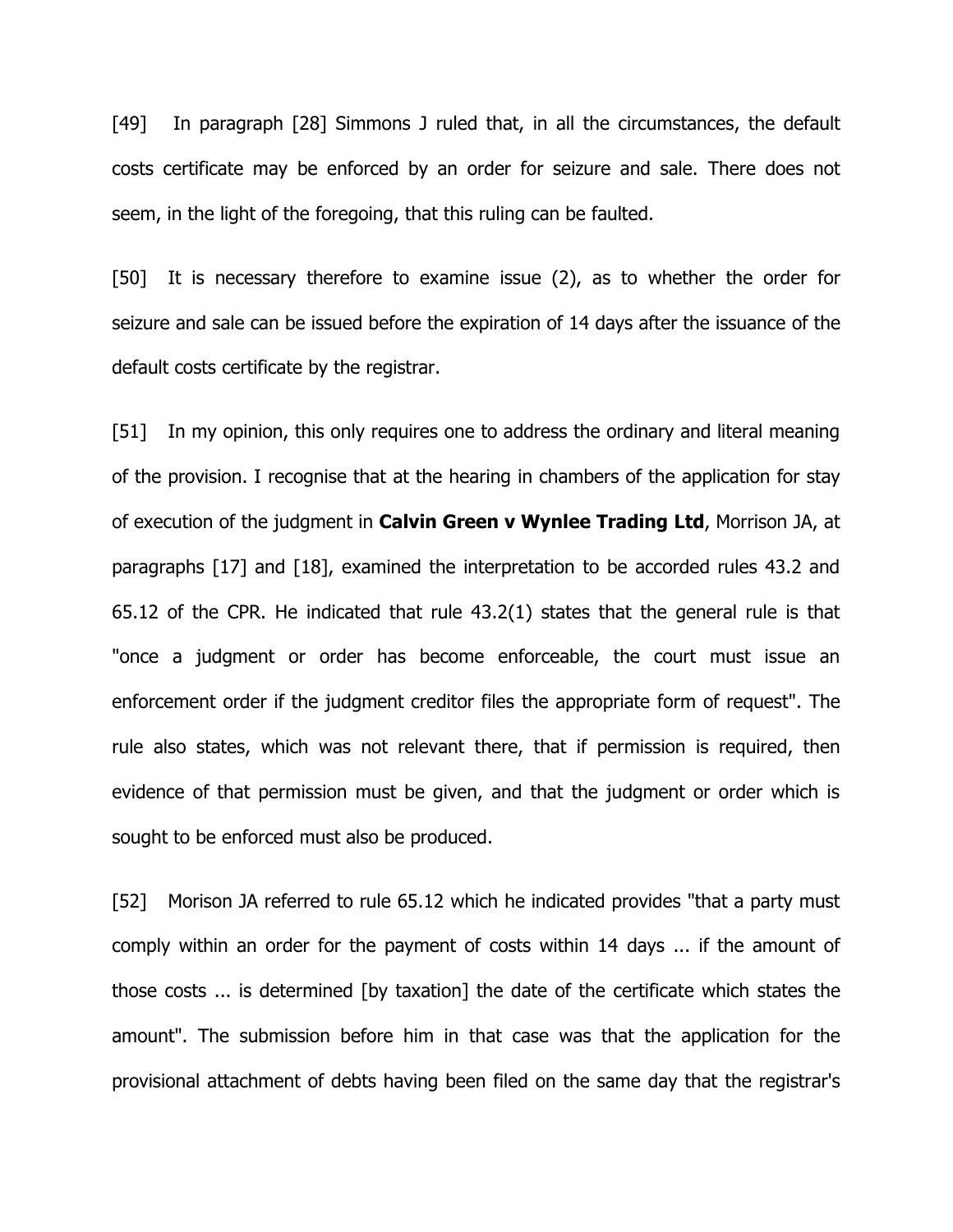certification of the Supreme Court's costs had been issued, was premature, as the judgment did not become crystallised until the registrar's certificate was issued, and the application had been made less than 14 days after that date.

[53] Morrison JA indicated that, on his perusal of both those provisions, there did not seem to be anything prescribing the time within which an application for an enforcement order can be made. He therefore viewed rule 65.12 as giving the judgment debtor a 14 day grace period within which to pay the costs certified by the registrar's certificate. In that case, by the time the final charging order was made, the time allotted for compliance had "long passed". Morrison JA, however, cautioned in his judgment that he had not had the benefit of detailed arguments before him on this question, and therefore, bearing in mind the position he had taken on the first ground of appeal in that case, that is, that the appellant had reached the threshold of demonstrating that the ground had, some prospect of success, he had decided to say "nothing more on [the] point."

[54] With the greatest respect to the learned President, even if the application for enforcement could be made the following day, after the registrar's certificate had been issued (which is unclear, as rule 43.2 speaks to when the judgment has become enforceable), it is very clear that the judgment/order for the payment of costs could not be enforceable until 14 days after the date of the issuance of the certificate which stated the amount. So, the order is not enforceable and could not issue before that 14 day period had elapsed. If the enforcement order could issue before then, rule 65.12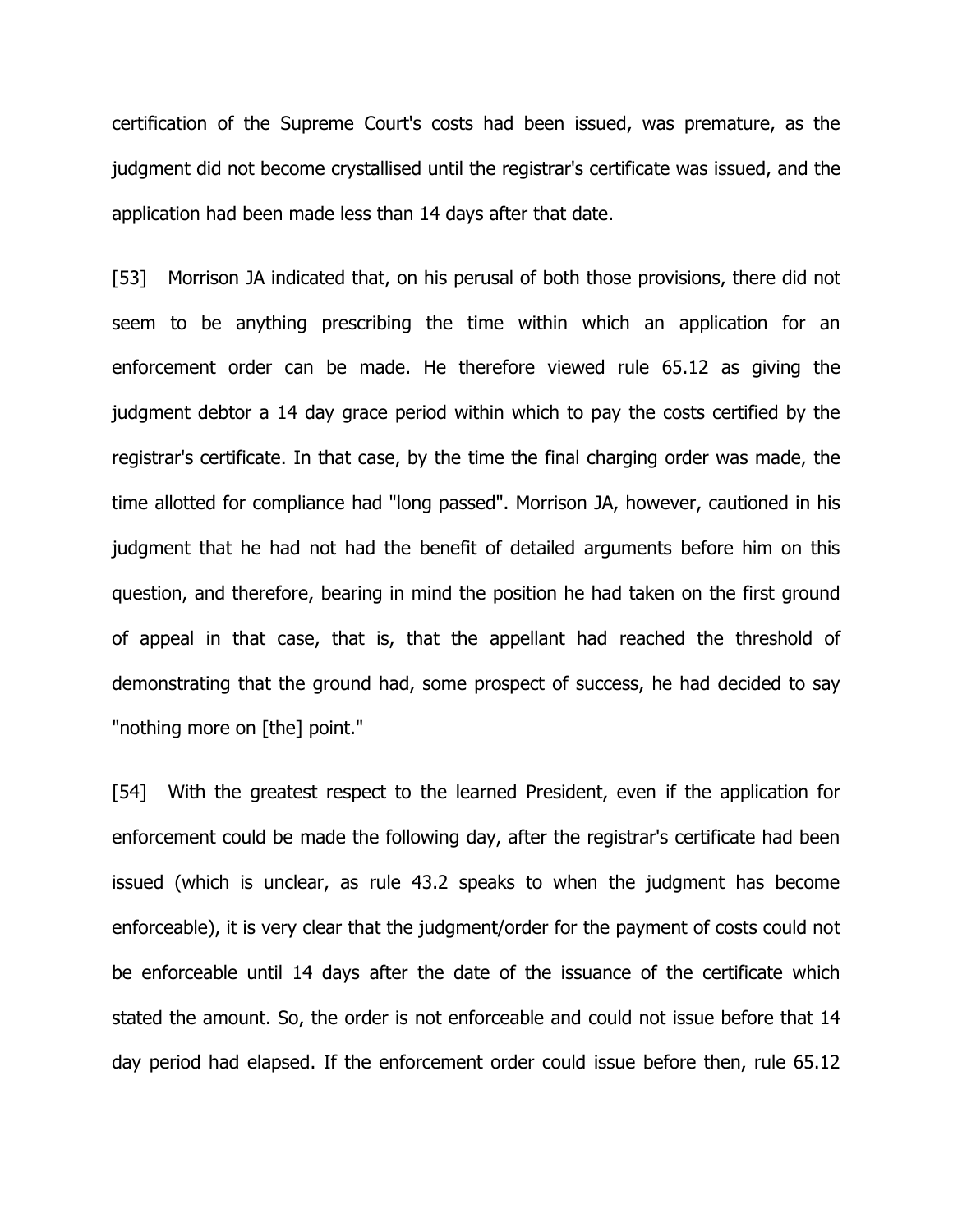would have no efficacy whatsoever, and the "14 day grace period" would equally be ineffectual.

[55] Indeed, this is what happened in this case. The order for seizure and sale having been taken out on the day following the issue of the default costs certificate, and directed to the bailiff, the bailiff attended on the offices of AGI the day after that to execute the writ. Therefore, the "14 day grace period" referred to by the learned President would have been otiose and redundant, as the debtor would not have had the benefit of the time accorded it under the rule. The rule stated that the company had a specific time within which to comply, which must mean before enforcement of the order can be effected. This is what the learned judge found. In my opinion there does not seem to be any merit in any other interpretation.

[56] Rule 42.8 of the CPR states that the judgment or order takes effect from the day it is given or made unless the court specifies that it is to take effect on a different date. This rule is saying clearly that the judgment/order takes effect on the day that it is made. With regard to the payment of costs, the order to enforce the same becomes enforceable, subject to rule 65.12, which deals with the time for compliance with an order for costs. The time specified is within 14 days of the cost order stating the amount of such costs, or upon the certification of the amount by taxation. That provision therefore does not affect the earlier interpretation of the rules found by the learned judge and which in my view cannot be faulted. There is no chance of success on this proposed ground of appeal.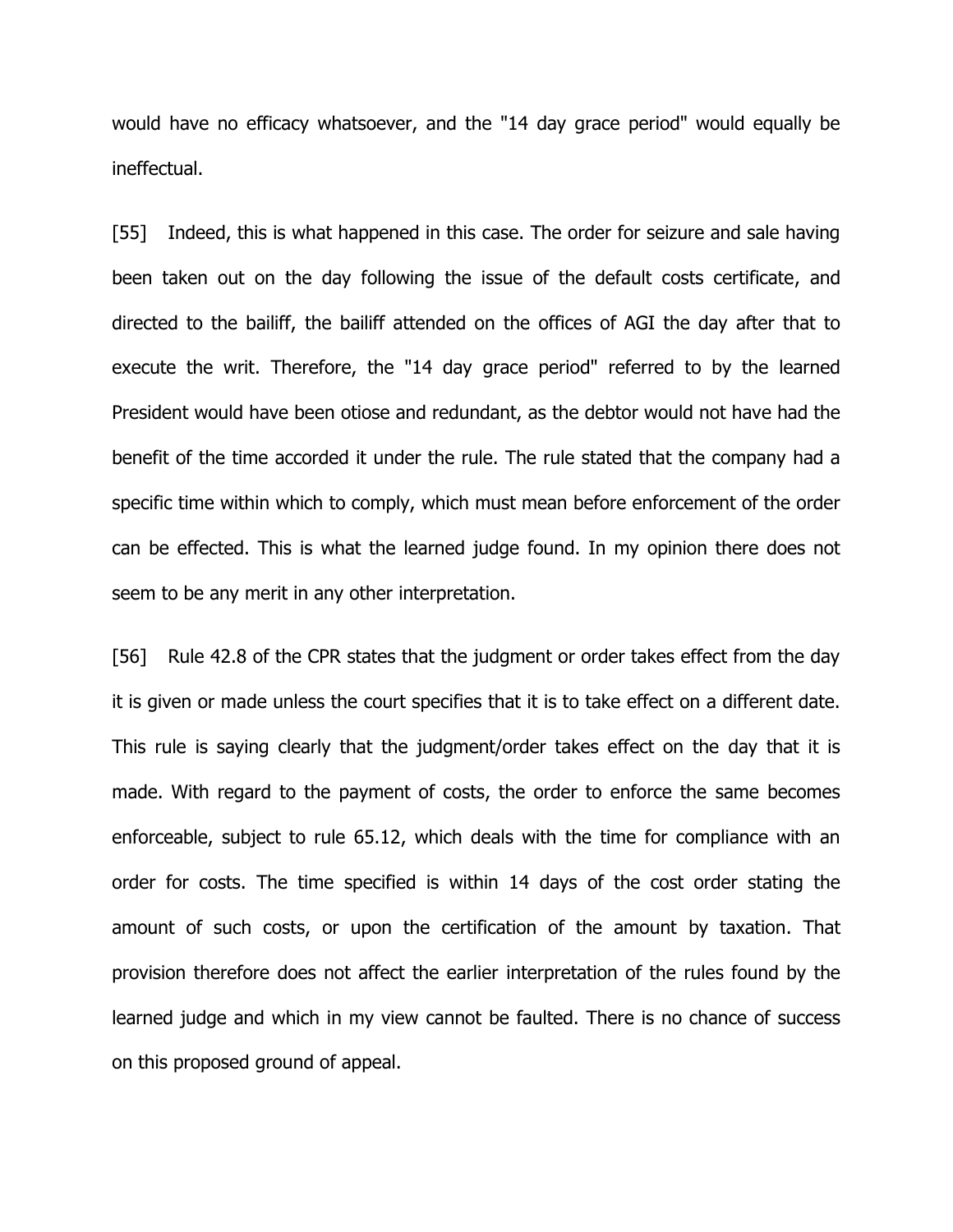[57] Issue (3) raises the question of whether the order of seizure of sale can be set aside if it has already been executed. The argument of BB&Co was that, since there is an order from the Court of Appeal in place in respect of costs in the appeal, whether MH is successful or not in the substantive appeal, these costs can ultimately be set off against those costs. This is an argument that I do not find attractive, and I do not accept that as a reasonable proposition.

[58] The authorities make it clear that if execution of process has proceeded on a flawed basis it ceases to have effect. Once the basis for the enforcement falls away, the enforcement becomes irregular and the general rule is that it must be set aside. The learned editors of Halsbury's Laws of England, Volume 17(1), Fourth Edition, at paragraph 215, accurately state the position. There they state, in part:

> "In the High Court, if the writ of execution is irregular or ought not to have issued, the master or district judge will, in general, set it aside, and, if goods or money have been levied under it, order them to be restored, or if the party is in custody under it, order him to be discharged. Similarly, when an execution has been irregularly executed he will, as a rule, order such restoration or discharge."

Authority for that principle can be found in **Rhodes v Hull** (1857) 26 LJ Ex 265.

[59] The CPR also stipulates for such a result. Rule 43.5 states:

- "(1) The general rule is that if the court sets aside a judgment or order, any order made for the purpose of enforcing it ceases to have effect.
- (2) The court may however direct that an order remains in force."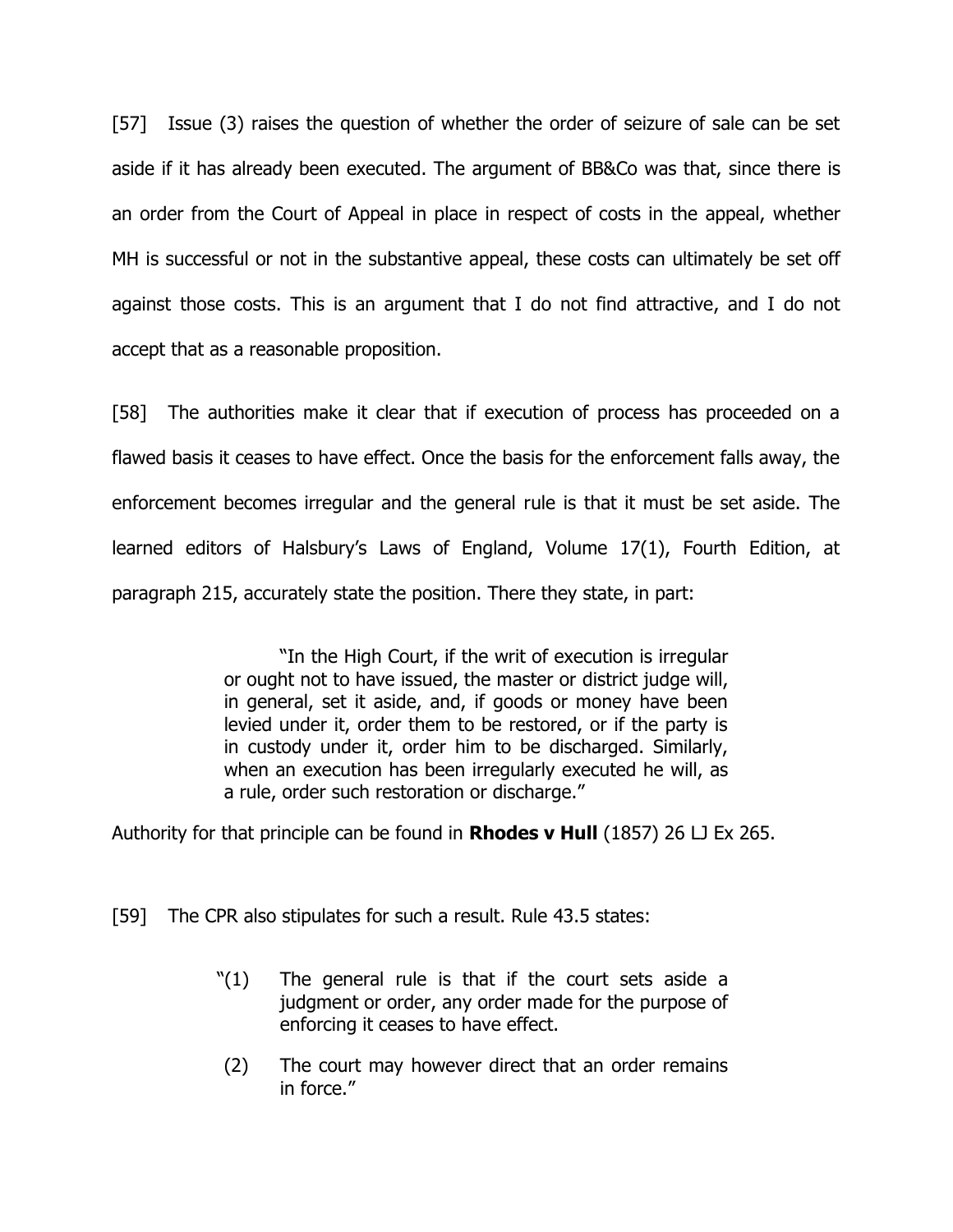[60] Accordingly, it is clear that if the order for seizure and sale is not valid, then it must be set aside. What is also clear, is that the order requiring the payment of \$1,600,000.00, on condition of the grant of the stay of execution, must be discharged, and the monies paid into court by AGI must be refunded to them.

[61] The default costs certificate has been challenged by way of application to set it aside in the Court of Appeal. There is a stay of execution of that order until the determination of the application to set it aside. If that certificate is set aside, then the costs, the subject of the order for seizure and sale, would not be payable at this time, and perhaps that sum may not be payable at all, as a different amount may be determined on taxation by the registrar as due by MH, if that action is undertaken. In my view, this ground of appeal also has no merit.

[62] In the light of all of the above, the application for permission, in my view, must be refused. Costs were awarded by Simmons J to AGI on the application to set aside the order of seizure and sale, which included the costs for the application for a stay of execution by Batts J, as he had ordered that the costs of the application before him ought to abide the order of Simmons J. Those orders should not be disturbed. I would also order costs to AGI on this application to be agreed or taxed.

### **BROOKS JA**

[63] I have had the privilege of reading, in draft, the judgment of Phillips JA. I fully agree with her reasoning and conclusion. I would only wish to add that, in my view, the